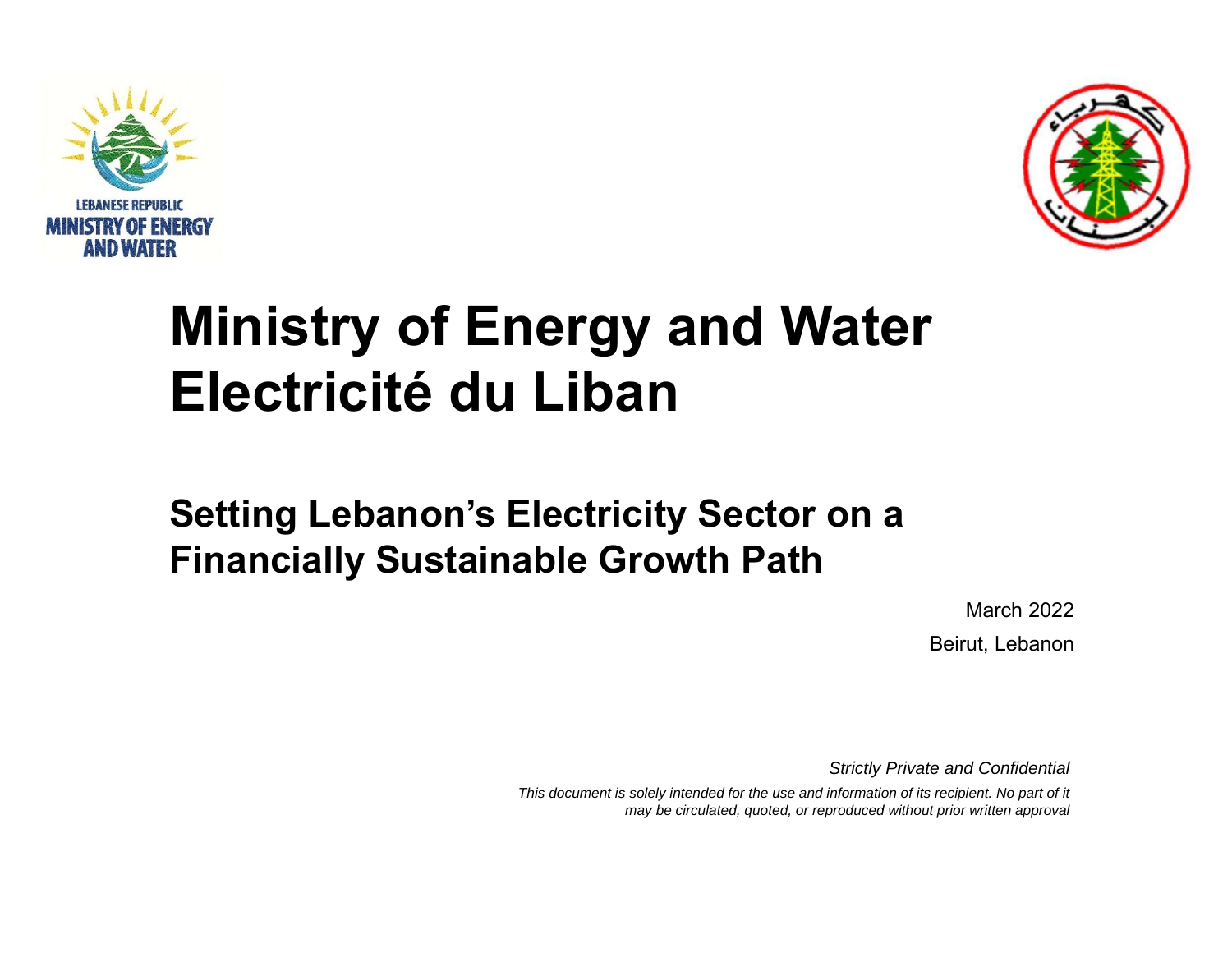## **The current situation of the electricity sector is dire, with EDL supplying 3 hours of electricity per day, with significant impact on costs**

Current Situation Overview

#### • Severe mismatch between supply and demand (current supply through swapped Iraqi fuel - <sup>~</sup>60kT/month, generating <sup>~</sup>500MW from Deir Amar, Zahrani, New Zouk, New Jieh and Hydro plants) • Consumers are obliged to resort to private generators that cost around 31¢/KWH **Very limited energy supply** • EDL's deficit is primarily due to heavily subsidized tariff that does not reflect the real cost of electricity (average tariff revenue <1  $\phi$ /KWH vs. a breakeven cost of  $~10~\text{e/KWH}$ • No EDL audit since 2010 (for reasons beyond the control of EDL) • No access to USDs at official rate **Poor financial management** • 2021 estimates (based on EDF report for 2019 & 2020): 18% Technical Losses (TL) and 27% Non-technical Losses (NTL) • Collection losses around 12% (Public Administrations & Refugees not paying their bills) **Abnormal network lossesABC***Blackout time 8 hours / day minimumTotal network losses 40%(1) EDL's loss per year <sup>~</sup>\$800M* **Challenges** • EDL's administrative challenges (internal management, board of directors, MoEW, MoF) negatively impact its decision-making process • ERA has not been established yet *Bureaucracy*  **D Governance** *affecting service*

• Gap in current legislative framework

National Control Center is destroyed

•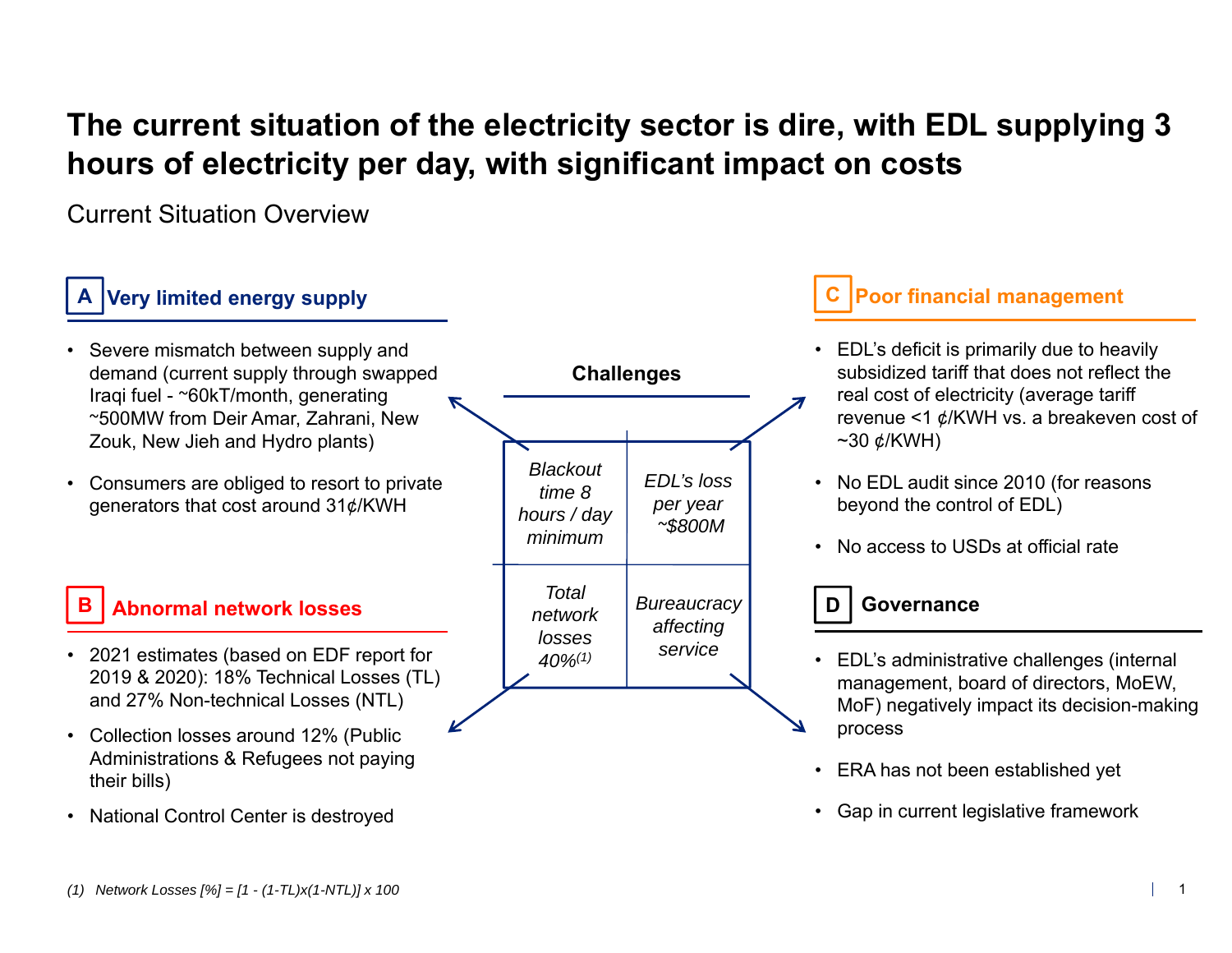## **Restoring the sector's viability rests on 4 critical pillars that need to be addressed immediately and simultaneously**

#### **Supply and Generation A**

- Ensure reliable, affordable (24/7) electricity services across Lebanon in an efficient, fiscally balanced, and environmentally friendly manner
	- ‒ **Short-term (<1 year)**: Supply 8 to 10 hours of electricity through regional electricity and gas trade with Jordan, Egypt and Iraq, with the support of loan(s) from World Bank / other International Financing Institutions (IFIs), that provide clean and low-cost supply to ramp up the generation to 1,100 MW utilizing existing infrastructures
	- ‒ **Medium-term (1-2 years)**: Supply 16-18 hours of electricity through existing and temporary infrastructures (FSRU/gas access at Zahrani, gas-fired generation units at Deir Amar, solar and wind farms)
	- ‒ **Long term: (>3 years)**: Supply 24 hours of electricity through sustainable and newly constructed gas-fired combined cycle power plants and renewable scale-up to meet 30% energy share target by 2030

#### **BTransmission and Distribution**

- Restore efficient and transparent functioning of the sector's transmission and distribution operations
	- ‒ **Short term (<1 year)**: Reduce network losses through ambitious and consistent campaigns to remove illegal connections, investments in the distribution networks, enhance billing and collection cycles, enhance existing DSPs contracts until 2023
	- ‒ **Medium-term (1-2 years)**: Re-establish EDL's National Control Center and EDL main building, initiate investments in the transmission infrastructures as per approved EDF transmission master plan, award of distribution contracts based on advanced PPP model (concessions or others) and install advanced metering infrastructure "AMI" center or head-end system "HES" in conjunction with the rollout of 10% of the smart meters
	- ‒ **Long term: (>3 years)**: Complete rollout of smart meters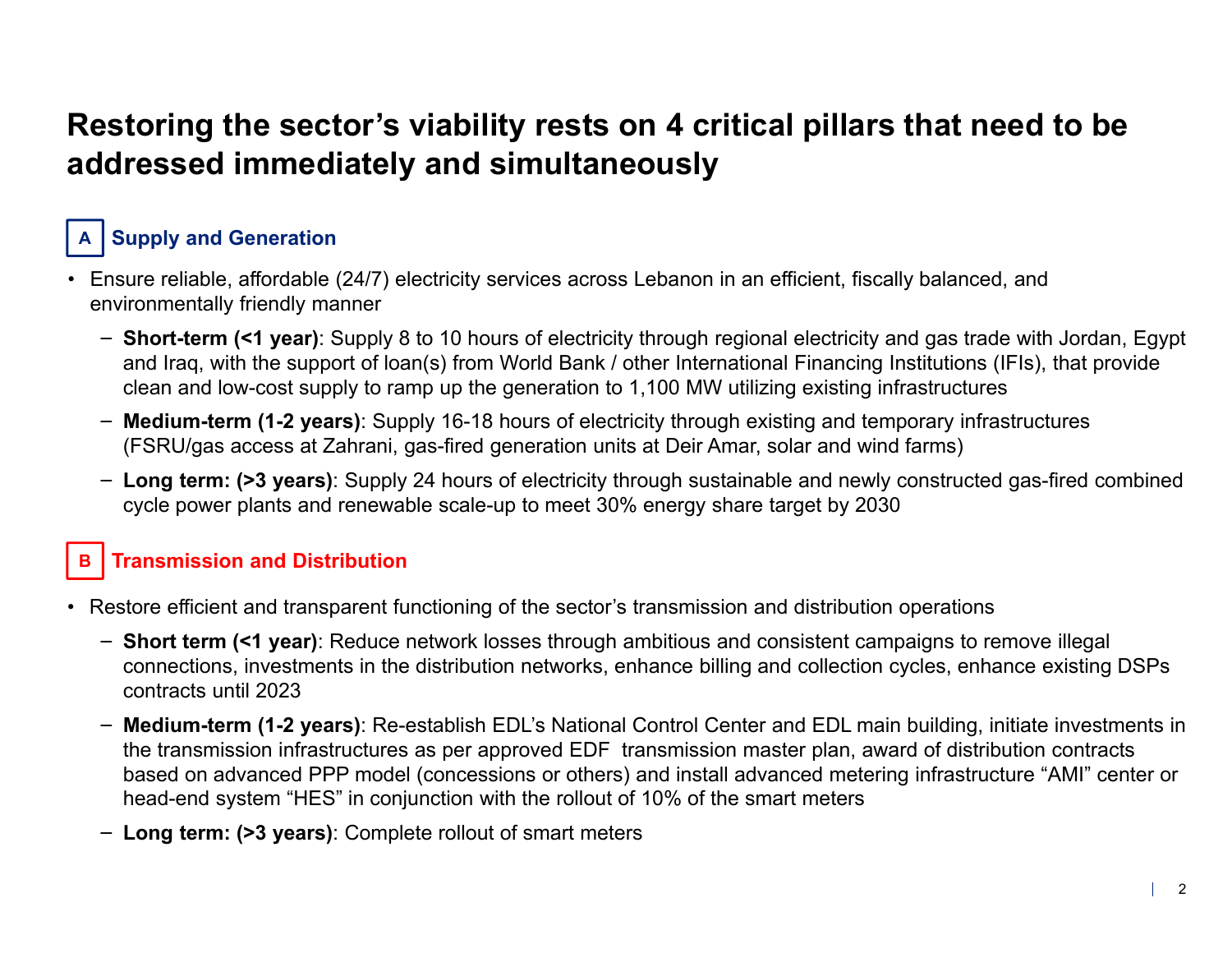## **Restoring the sector's viability rests on 4 critical pillars that need to be addressed immediately and simultaneously (Continued)**

#### **CFinancial**

- Improve the sector's financial performance
	- ‒ **Short-term (<1 year)**: Address EDL's deficit by adjusting the tariff to ensure the lowest cost for vulnerable households and index tariff to USD exchange rate and to international fuel oil price, establish a cash waterfall mechanism to sanitize EDL's accountabilities and bridge the cash transfer by MoF to ensure sector's continuity
	- ‒ **Medium-term (1-2 years)**: Restore EDL's financial situation by ensuring a transparent and reasonable tariff methodology definition, enhancing financial guarantee to foster private sector participation and ensuring public administrations pay their electricity bills to decrease collection losses from 12% to 4%
	- ‒ **Long term: (>3 years)**: Implement tariff methodology as per business plan laid out by/for ERA

### **D Institutional, Legislative and Regulatory**

- Reform the sector governance and operation framework to achieve a more liberalized sector through a series of structural reforms
	- ‒ **Short term (<1 year)**: Ratify Distributed Renewable Energy Law and Energy Conservation Law, launch process and recruit ERA commissioners in application of Law 462 and in accordance with best practices, undertake comprehensive review of Law 462, in consultation with sector's stakeholders as per international best practices
	- ‒ **Medium-term (1-2 years)**: Fully operationalize ERA, operationalize legislative updates / amendments to Law 462
	- ‒ **Long term: (>3 years)**: Complete legal unbundling of generation, transmission and distribution to corporatize EDL and establish a Transmission System Operator (TSO)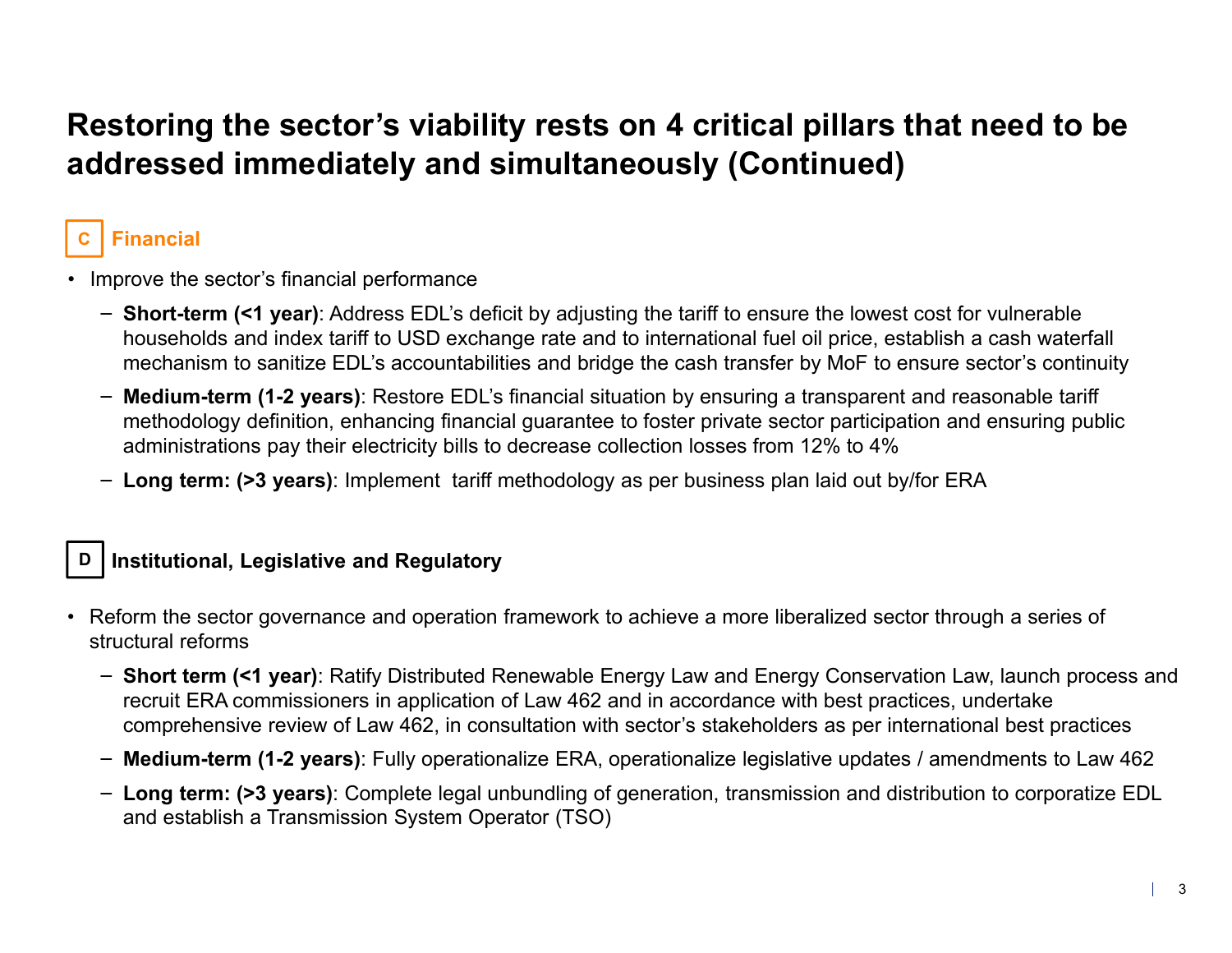## **The overall objective is to increase supply to meet national demand in a cost-effective, fiscally balanced, and sustainable manner**

A Generation Capacity

| 2022          | • Add ~200 MW through electricity imports from Jordan (~2 hours)<br>Add ~400 MW through gas imports from Egypt through Arab Gas Pipeline (AGP) (~4 hours)                                                                                                                                                                                                                                                                                                                                                                                                                                                                                                                                                                                                                                                                                                                                                                                                                                                                                                                                                                                                                                                     |
|---------------|---------------------------------------------------------------------------------------------------------------------------------------------------------------------------------------------------------------------------------------------------------------------------------------------------------------------------------------------------------------------------------------------------------------------------------------------------------------------------------------------------------------------------------------------------------------------------------------------------------------------------------------------------------------------------------------------------------------------------------------------------------------------------------------------------------------------------------------------------------------------------------------------------------------------------------------------------------------------------------------------------------------------------------------------------------------------------------------------------------------------------------------------------------------------------------------------------------------|
| $2022 - 2023$ | • Add ~500 MW (~5 hours, Deir Amar site)<br>- Increase gas purchases from Egypt (alternative: purchase LNG to be gasified in Jordan)<br>- Deploy mobile power plants (sources already identified: Egypt and USA)<br>Add ~300 MW (~3 hours, transfer Iraqi fuel from Zahrani plant to old Zouk/old Jieh)<br>- Source required natural gas to Zahrani plant, through term contract involving LNG supply and FSRU<br>provision/gas access (discussion initiated with Qatar Energy, Total Energies and others)                                                                                                                                                                                                                                                                                                                                                                                                                                                                                                                                                                                                                                                                                                    |
| 2023 onwards  | In line with EDF Least Cost Generation Plan, build additional capacity 3x825 MW using public financing<br>(SDR or others) and/or PPP as soon as feasible from a financial and macroeconomic stability<br>perspective<br>- Build new power plants (825 MW nominal capacity each with secured gas access), whereby the locations<br>of these plants will be determined according to need and necessity, taking into consideration the<br>environmental conditions, while locating one of the plants on the northern coast of Lebanon<br>Decommission old Zouk and Jieh power plants once commissioning new power plants and completing<br>$\overline{\phantom{0}}$<br>related transmission network to ensure stability of the grid<br>- Total average energy production capacity (gas and fuel): ~2,337 MW by 2026<br>Deploy renewable energy plan via private sector participation and in line with EDF Least Cost<br><b>Generation Plan</b><br>- Solar farms: achieve installed capacity 680 MW by 2026<br>- Hydropower: achieve installed capacity 394 MW by 2026<br>- Wind farms: achieve installed capacity 426 MW by 2026<br>- Total average renewable energy production capacity : $\sim$ 367 MW by 2026 |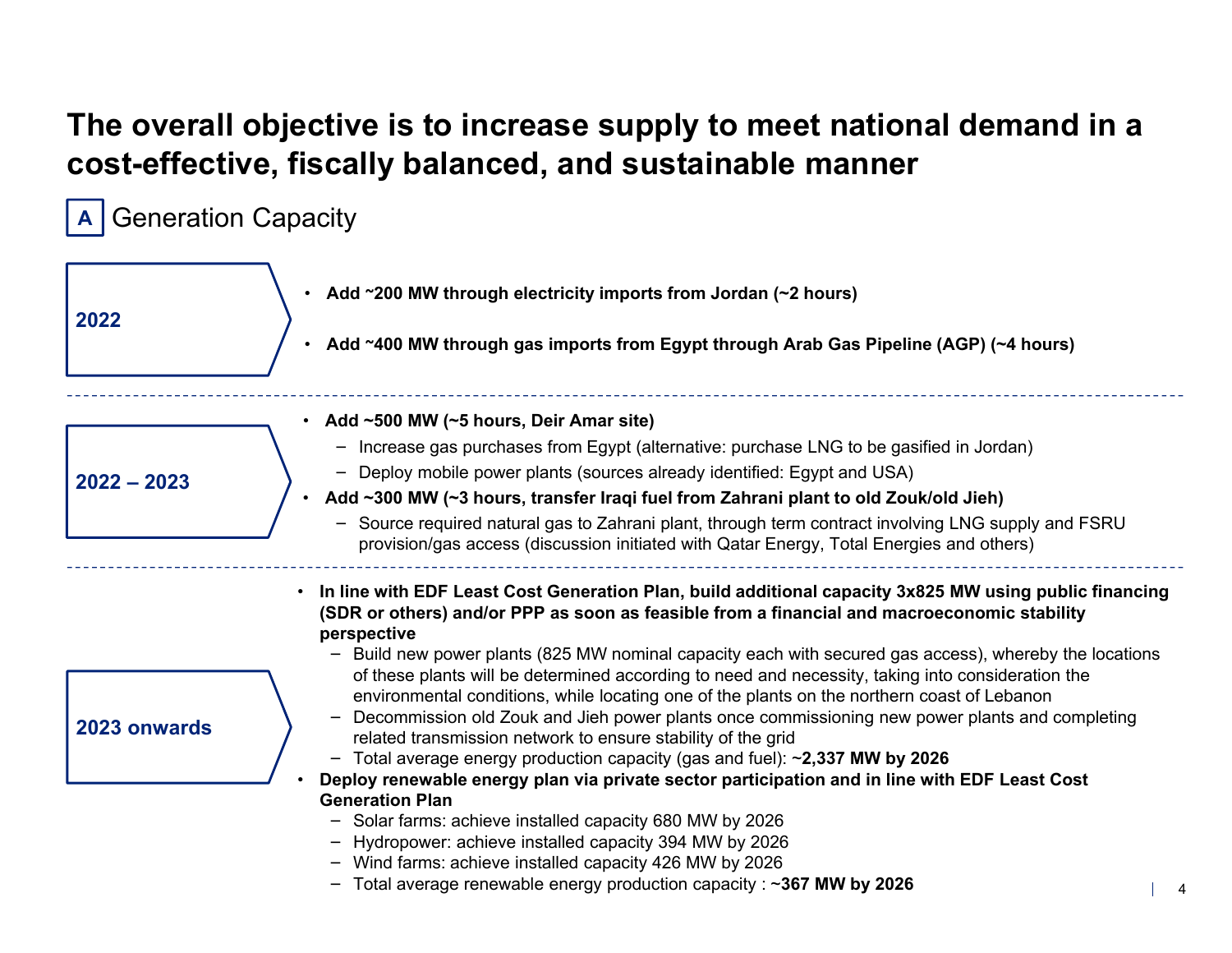## **The short term plan provides for a very rapid deployment of around 1,150 MW ( 8 ‐10 hours/day), at an average generation cost of 10 ¢/KWH**

**A** | Envisaged Energy Mix – Short Term

| <b>Source</b>                | Average power generated |               | <b>Generation cost</b> |         | <b>Comments</b>                                                                                                                        |
|------------------------------|-------------------------|---------------|------------------------|---------|----------------------------------------------------------------------------------------------------------------------------------------|
|                              | <b>Total [MW]</b>       | $\frac{0}{0}$ | Total [\$M]            | [¢/KWH] |                                                                                                                                        |
| <b>Fuel</b>                  | 438                     | 38            | 542                    | 14.1    | • Zahrani (Gas oil)<br>• New Zouk & New Jieh (HFO grade B)<br>• Old Zouk & Old Jieh STANDBY (HFO grade A)                              |
| Gas                          | 400                     | 35            | 258                    | 7.4     | Deir Amar Power Plant 1 operating on NG through<br>$\bullet$<br>Arab Gas Pipeline                                                      |
| Jordan                       | 200                     | 17            | 213                    | 12.2    | • 250 MW Jordan electricity yields 200 MW on the<br>average                                                                            |
| Hydro /<br><b>Renewables</b> | 113                     | 10            | 35                     | 3.6     | Hydro power plants (Litani, Nahr Ibrahim, Bared,<br>Qadisha, Safa). Power supply highly sensitive to<br>seasonal water flow variations |
| <b>TOTAL</b>                 | 1,151                   | 100%          | 1,048                  | 10.4    | • Average Supply hours $8 - 10$                                                                                                        |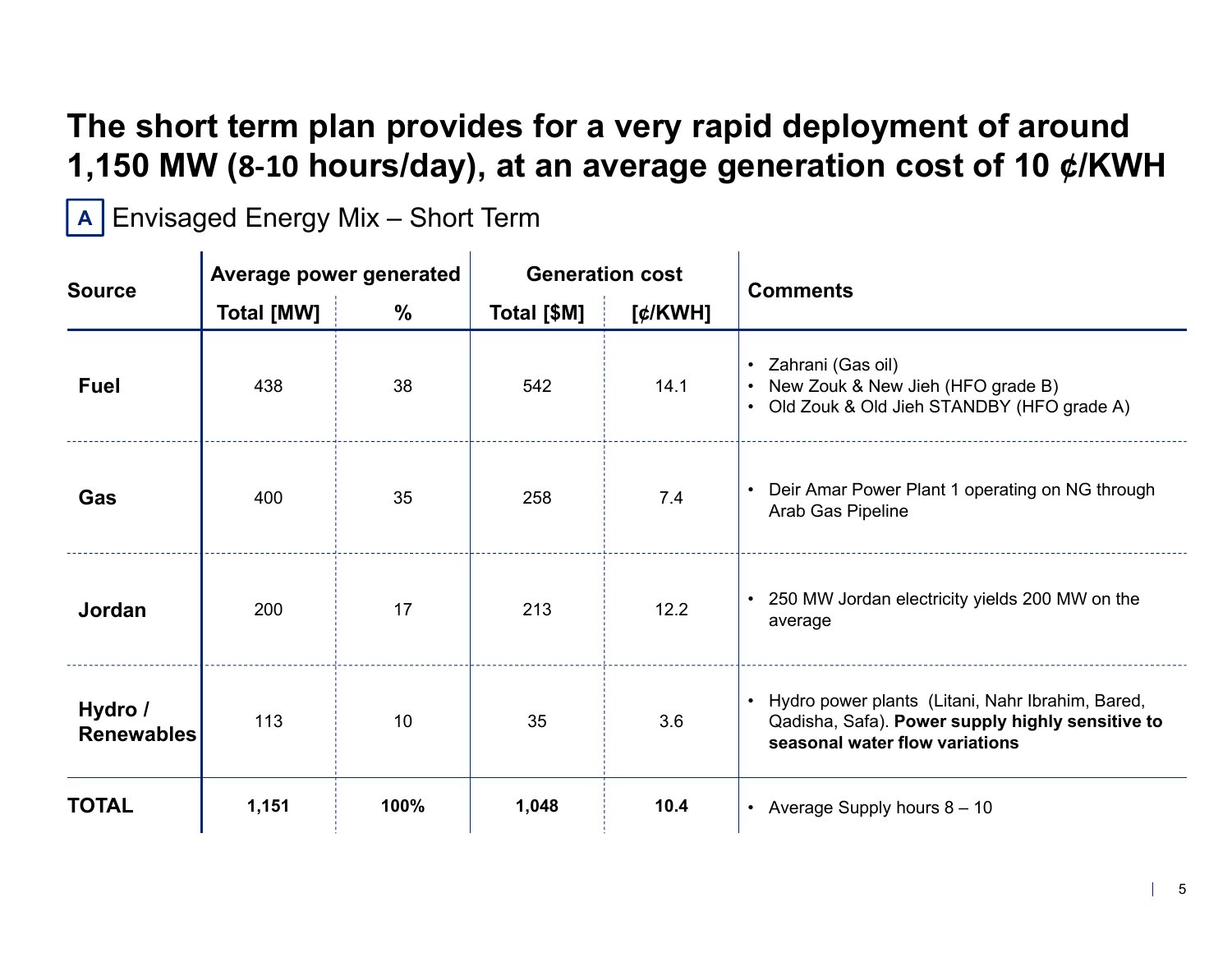## **Moving forward, EDL should supply 16-18 hours of electricity within 24 months and 20-24 hours through permanent generation capacity starting 2025**

**A** | Envisaged Energy Mix – 2026

| <b>Source</b>                | Average power generated |                | <b>Generation cost</b> |            | <b>Planting Schedule</b>     |      |      |      |      |      |
|------------------------------|-------------------------|----------------|------------------------|------------|------------------------------|------|------|------|------|------|
|                              | <b>Total [MW]</b>       | %              | Total [\$M]            | $[$ ¢/KWH] |                              |      |      |      |      |      |
|                              |                         |                |                        |            |                              | 2022 | 2023 | 2024 | 2025 | 2026 |
| <b>Fuel</b>                  | 232                     | 9              | 276                    | 13.6       | Egypt Gas                    |      |      |      |      |      |
|                              |                         |                |                        |            | Jordan Electricity           |      |      |      |      |      |
| Gas                          | 1,905                   | 70             | 1,591                  | 9.5        | Zahrani FSRU <sup>(1)</sup>  |      |      |      |      |      |
|                              |                         |                |                        |            | TMGT <sup>(2)</sup>          |      |      |      |      |      |
|                              |                         |                |                        |            | Wind/Solar                   |      |      |      |      |      |
| Jordan                       | 200                     | $\overline{7}$ | 213                    | 12.2       | New CCGT1 OC(3)              |      |      |      |      |      |
|                              |                         |                |                        |            | New CCGT1 CC(3)              |      |      |      |      |      |
| Hydro /<br><b>Renewables</b> | 367                     | 14             | 209                    | 6.5        | New CCGT2 OC(3)              |      |      |      |      |      |
|                              |                         |                |                        |            | New CCGT2 CC(3)              |      |      |      |      |      |
| <b>TOTAL</b>                 | 2,704                   | 100%           | 2,289                  | 9.7        | Average Supply hours 22 - 24 |      |      |      |      |      |

*(1) Generation cost of existing Zahrani power plant goes down to ~ 10 ¢/KWH when running on re-gasified LNG*

*(2) Trailer mounted gas turbine (TMGT) rented from the government of Egypt or others, cost ~ 12¢/KWH (higher O&M costs and lower efficiency due to open cycle operation)*

*(3) New CCGTs are considered as Tri-Fuel, on a PPA basis with average cost of ~ 8.7 ¢/KWH (NG via AGP) and ~ 11.5 ¢/KWH (NG via FSRU)*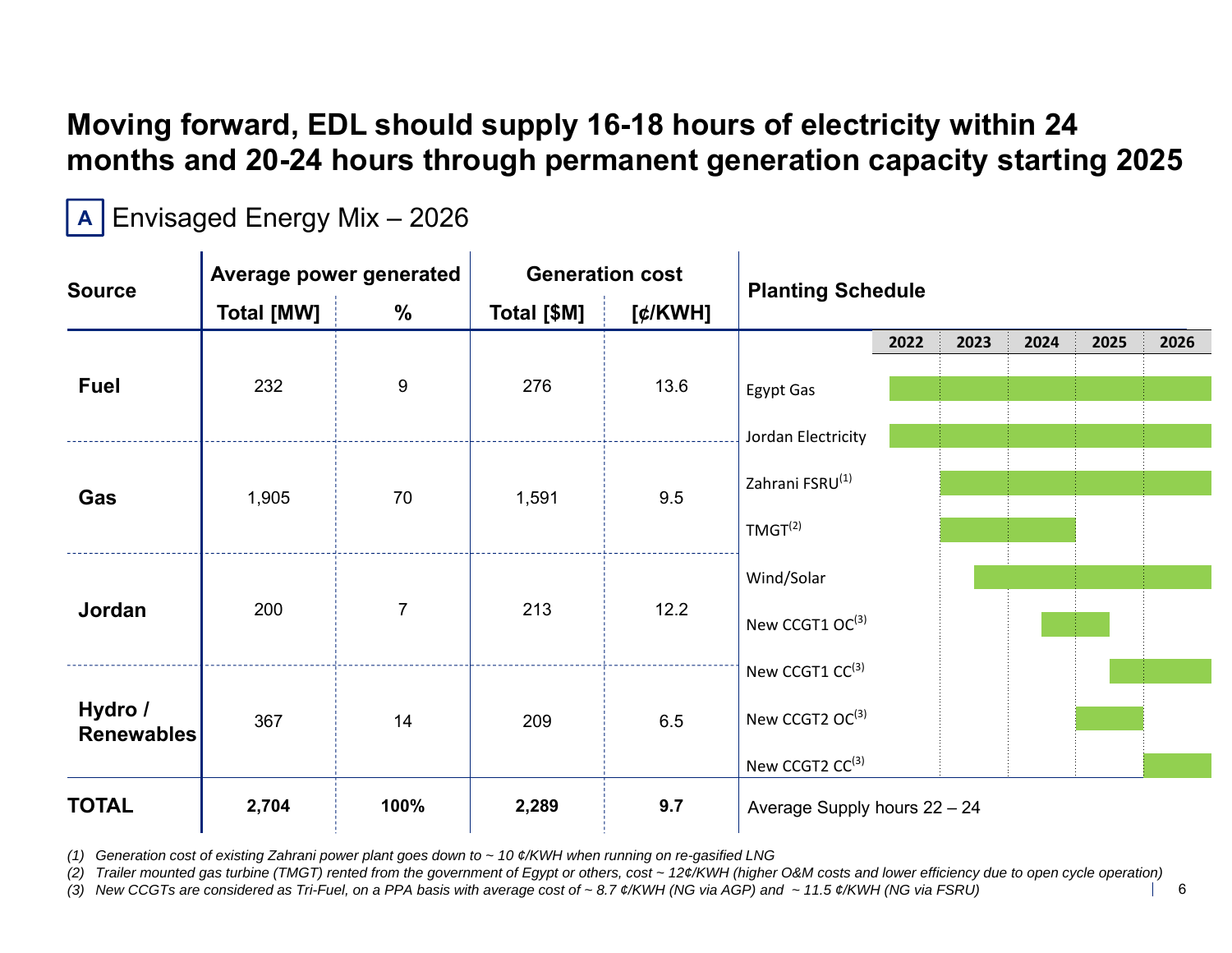### **Reduction of network losses will focus on restoring efficient and transparent functioning of the sector's transmission and distribution services**

- **<sup>B</sup> |** Future Plan Highlights Network
	- **Transmission: stabilize network**
		- ‒ Rehabilitate network to maintain a stable grid
		- ‒ Re-establish National Control Center and EDL main building

**2022 – 2023**

- **Distribution: push loss reduction**
	- ‒ Improve operating frameworks to facilitate reduction of losses
	- ‒ Engage and responsibilize DSPs and mobilize active participation of all relevant stakeholders
- **Transmission: ensure reliable supply to demand centers by reinforcing the transmission grid in parallel with planned additional generation capacity**
	- ‒ Complete the rehabilitation of the north and south loops
	- ‒ Adapt network to increase of generation capacity
- • **Distribution: Establish a new reformed distribution model with Advanced PPP Agreements**
	- ‒ Sustain campaigns targeting removal of illegal connections
	- ‒ Complete rollout of the Advanced Metering Infrastructure (AMI) system
	- ‒ Adopt an advanced PPP model in distribution

**2023 onwards**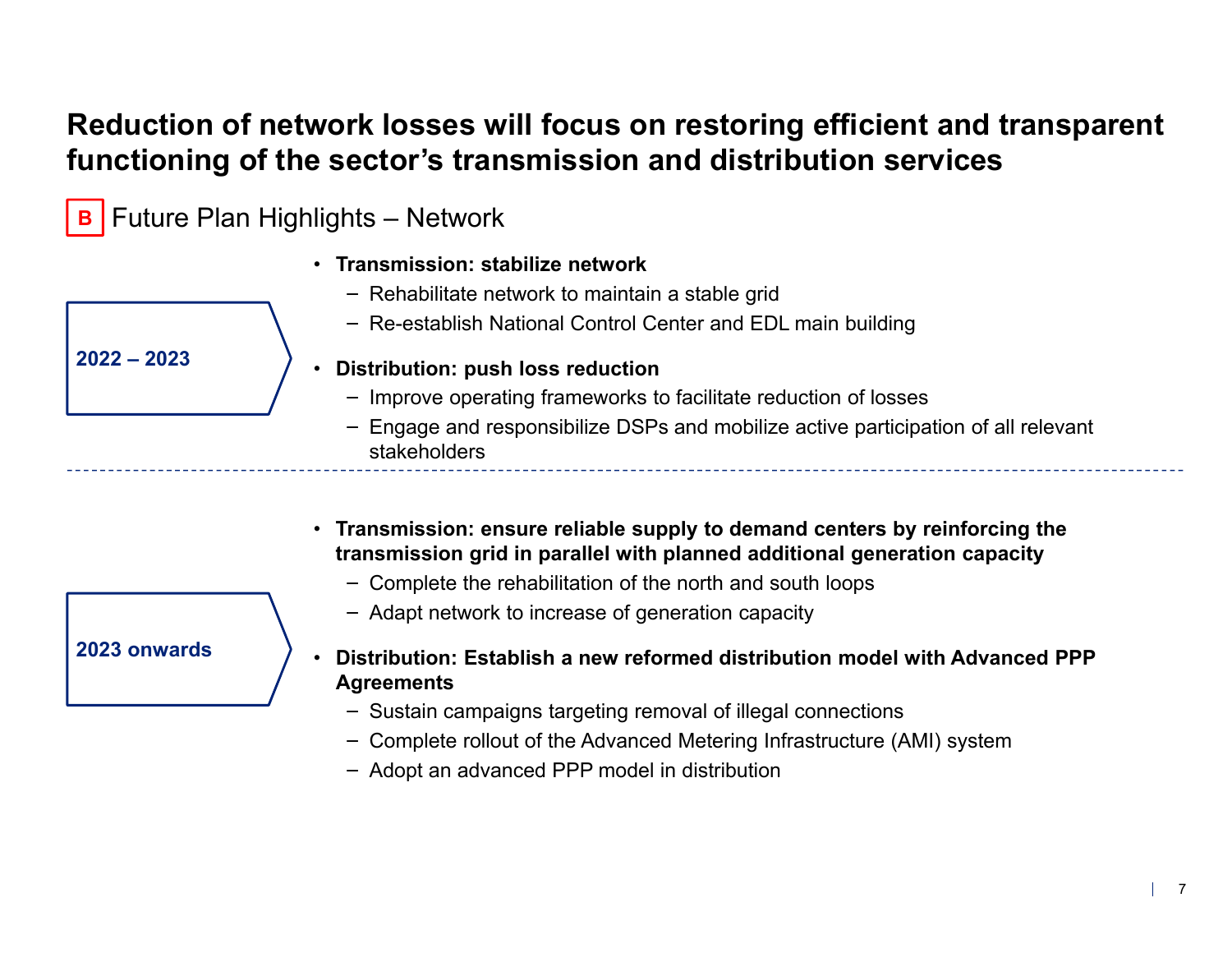## **By adopting an ambitious loss reduction plan, losses could be dropped from 40% in 2021 to 20% by 2026**

Ambitious loss reduction (base case) VS conservative loss reduction plan **B**

**Ambitious Loss Reduction Plan**

**Conservative Loss Reduction Plan Approved by EDL**

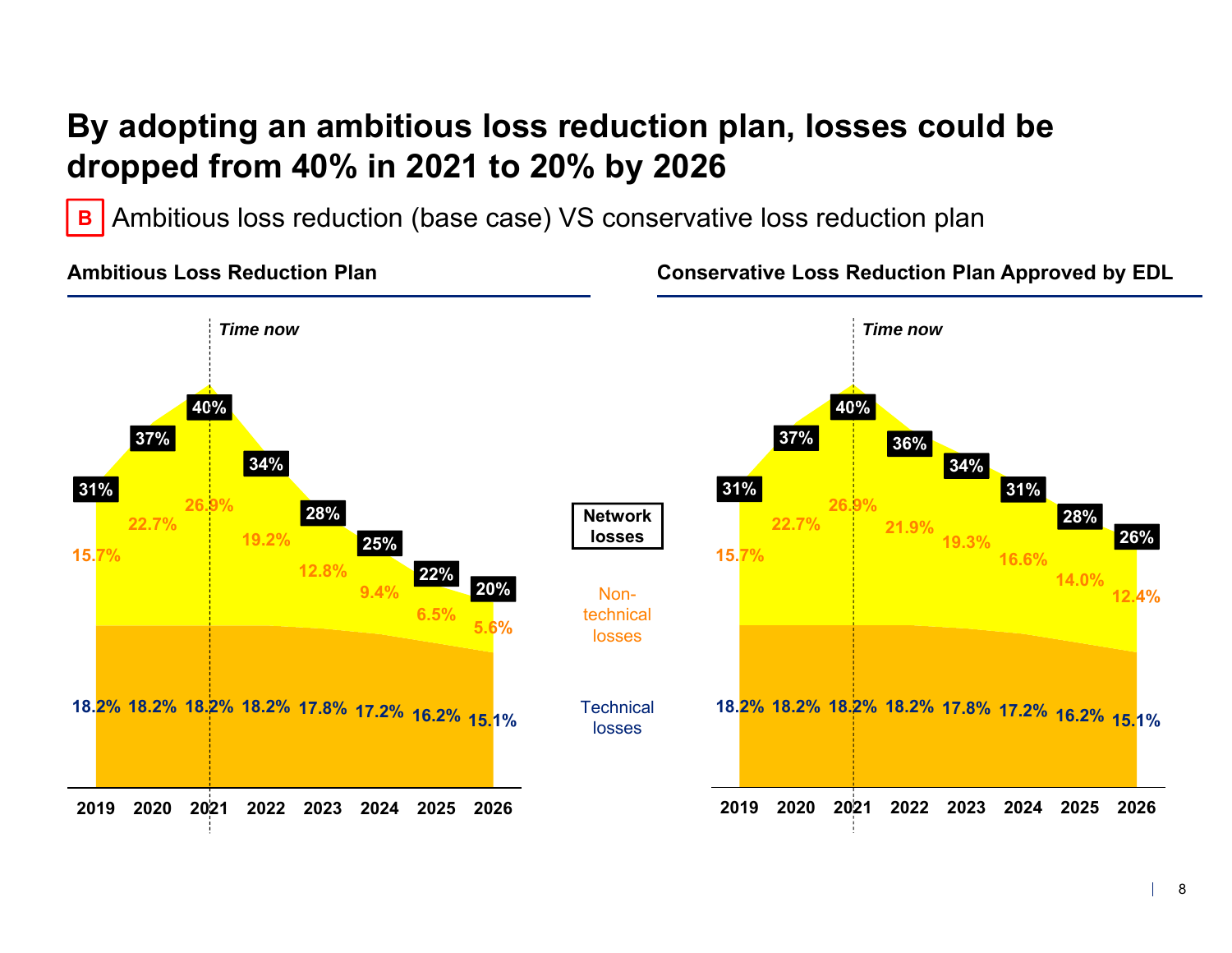## **MoEW is investigating enabling the ambitious loss reduction plan activities through a simplified process**

Loss reduction plan comments **B**

**The ambitious loss reduction plan requires more conditions… ….than general requirements needed in both scenarios**

- • The ambitious loss reduction plan entails enhancing:
	- ‒ Autonomy in NTL: DSP sworn officers, issuance of fines, …
	- ‒ Autonomy in bill collection: cancelation of the monetary value of bills, issuance of bills on behalf of EDL, issuance of bills at DSPs premises, …
	- Cashier services: transfer cashiers' duties to DSPs
	- ‒ EDL customer services work processes: DSP's to set and execute independently all customer services processes, …
	- ‒ Replacement of customers electromagnetic meters by smart meters (M5) without pre-approvals from EDL sworn officers
- • In response to EDL request, the court of audit opinion ref. 65/21 dated December 14, 2021, concluded that modification of the allocation of roles and responsibilities among EDL and DSPs in order to perform additional activities and provide them more autonomy, shall require ratification of new laws and/or modification of EDL's regulations, EDL decree 13537 and others
- • Further investigations by MoEW and EDL are underway to ascertain whether above activities may be enabled more readily and quickly through a simple change in EDL bylaws, without any legislative change

- In all cases the following is essential towards technical loss reduction
	- $\overline{\phantom{a}}$  Investments in transmission grid (North loop, South Loop, National Control Center, others as per transmission master plan)
	- ‒ Investments in distribution network (AMI center & smart meters, MV & LV networks)
	- ‒ Additional improvements will be obtained if further investments are done
- • Conditions to reduce non-technical losses
	- ‒ Intensify illegal connections removal campaigns with the prompt support of MoIM, MoD, and MoJ
	- ‒ DSPs contract scope improvement at no additional cost until end 2023 following laws 160 & 185 regarding extension of contracts
	- ‒ Adoption of reformed distribution model post 2023 (advanced PPP distribution model like concessions or others)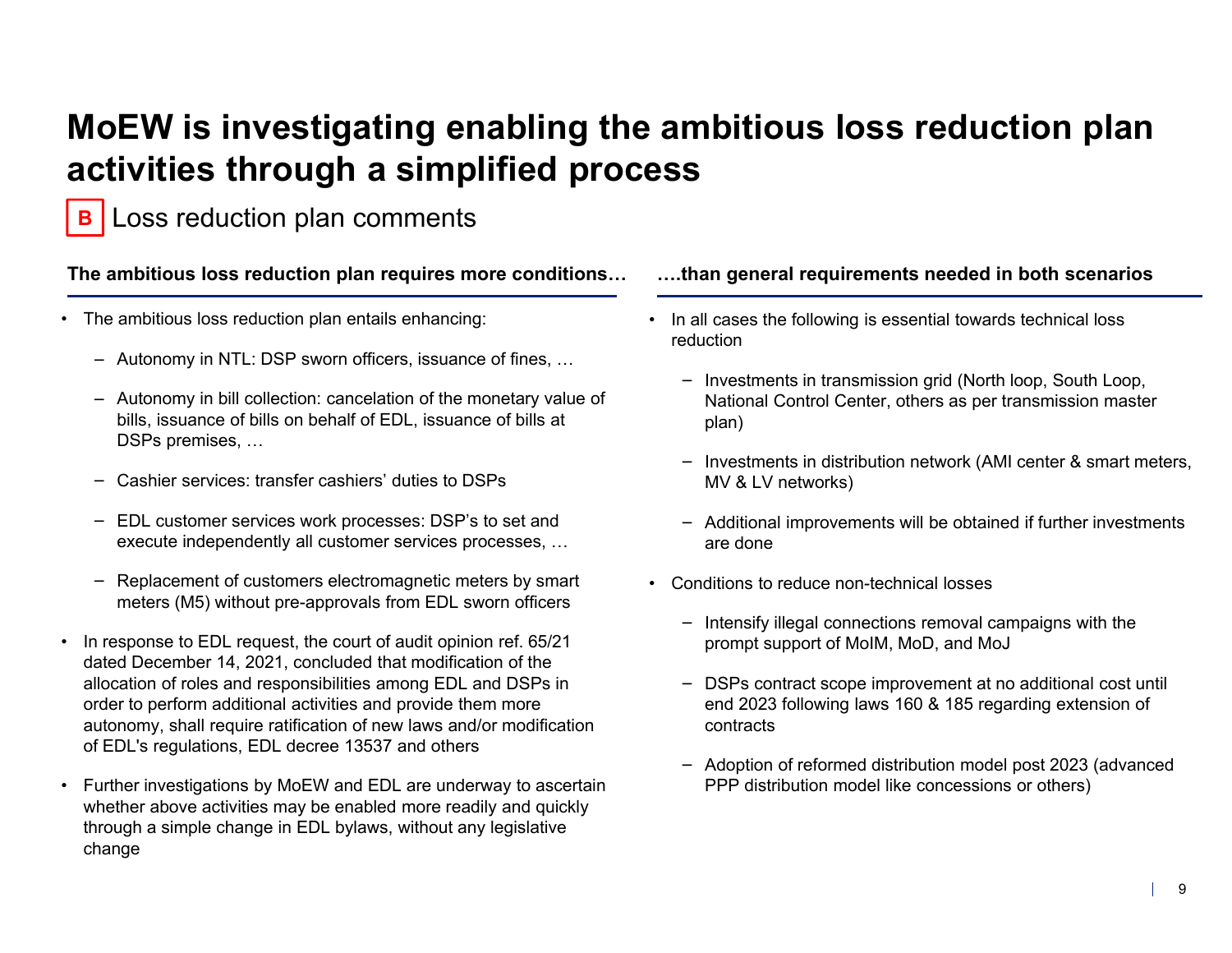## **Enhance distribution system performance by improving allocation of roles and tasks to the DSPs**



**B** Needed mechanisms with EDL to be set by the DSPs

### • **NTL Activities**

- ‒ Reduction of the distribution system losses
- ‒ NTL campaigns, and violation removals
- ‒ Install meters for Syrian/remaining Palestinian refugee camps
- ‒ Install around 100,000 circuit breakers as per EDL BoD decision N 322-22/2021 for pending customers' applications
- ‒ Network reconfiguration and update
- ‒ Distribution losses target: up to 5% reduction in 2022
- **Customer Services**
	- ‒ Normalize EDL customer database and unify subscriber's identification
	- ‒ Streamline the business processes
	- ‒ Update and clean public sector customers' database
	- ‒ Reduce customer service application backlog
- **Collection Activities**
	- ‒ Bill collection and meter reading processes and workflows
	- ‒ Issuance of bills through other means
	- ‒ Normalize meters' reading of the public sector customer accounts
	- ‒ Reach "Up to date" in billing and collection during 2022
	- ‒ Disconnection/reconnection processes and workflows (arrears and PVs)
	- ‒ Distribution of notices
- **AMI** 
	- ‒ Smart meters deployment (10% phase and part of the rollout phase)
	- ‒ Smart meters installation outside rollout where applicable
	- ‒ Streamline the AMI rollout and pave the way for smart grid, AMI Center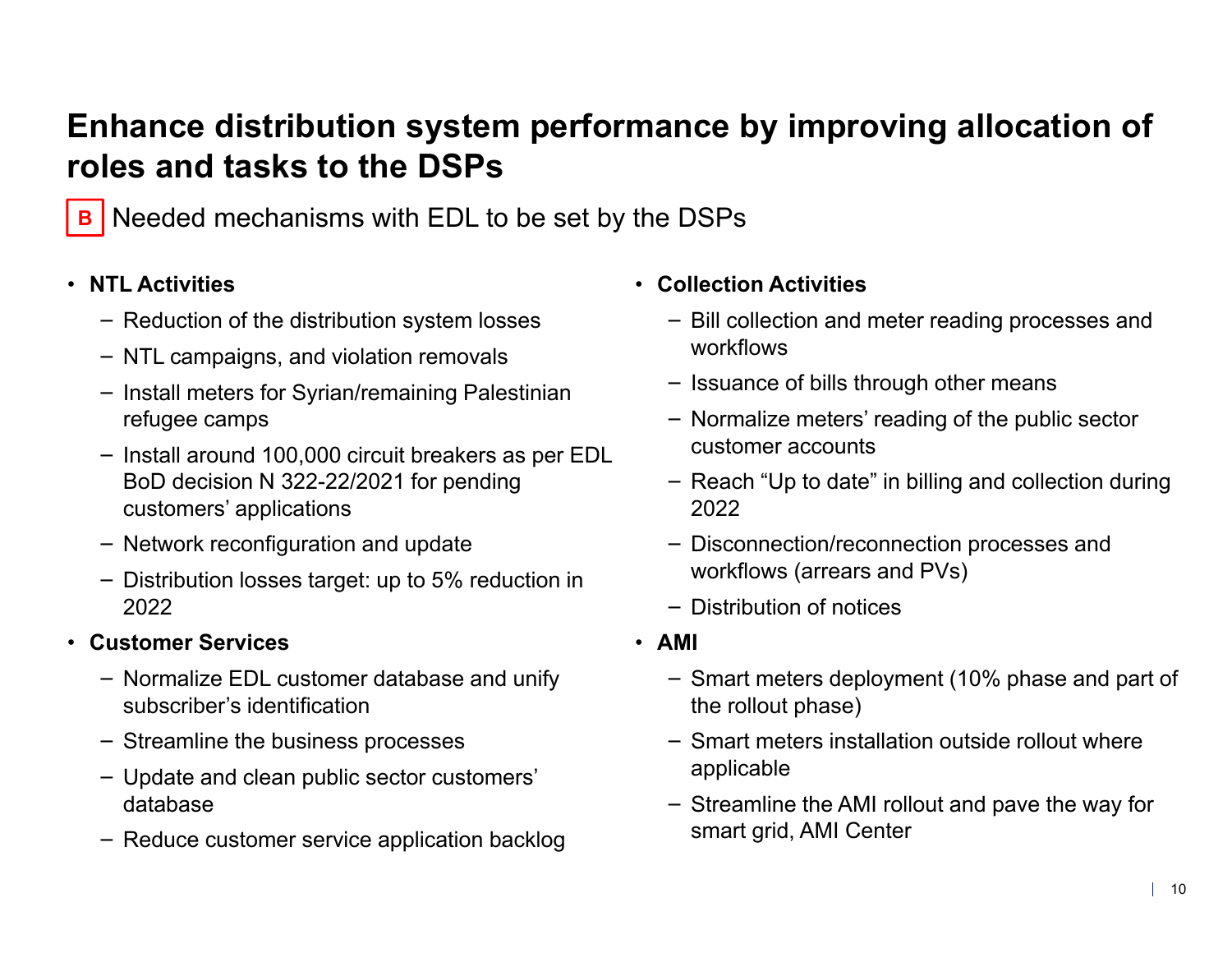## **On the financial front, major financial initiatives will be undertaken in the next 12 to 24 months and continue forward**

Financial Sustainability Highlights **C**

**2022 – 2023**

**2023 onwards**

- **Address EDL's financial deficit**
	- ‒ Implement tariff adjustments(1) once supply hours are increased to an average of around 8-10 hours, while improving collections and reducing network losses
	- ‒ Introduce tangible macro-economic measures aimed at reviving economic activity: incentivizing the industrial sector (e.g. tax rebate for industrials associated with efficient use of electricity), protecting vulnerable households (e.g. targeted cash transfer through social safety system)
	- ‒ Establish cash waterfall mechanism to prioritize and manage EDL payments to suppliers
	- ‒ Enhance bill collection process (shorter billing cycle, domiciliation of bills and others)
	- ‒ Manage cash flows including arrears and overdue payments
	- ‒ Improve EDL financial reporting as per industry standards
	- ‒ Enforce financial discipline by EDL and institutional stakeholders
- **Maintain the sector's financial viability to ease Lebanon's macro-fiscal situation from the burden of the deficit and attract private investment**
	- ‒ Pilot the sustainability of the sector through continuous management of tariffs
	- ‒ Implement tariff methodology as per business plan laid out by/for ERA
	- ‒ Maintain EDL's financial transparency including periodical disclosure of audited and nonaudited financial statements
	- ‒ Ensure a safe and attractive environment for private capital investment
- 11*(1) Tariffs will be reviewed monthly (in principle) based on an indexation mechanism (Brent price for fuel and SAYRAFA for USD exchange rate) that will be elaborated further by EDL according to applicable rules and regulations*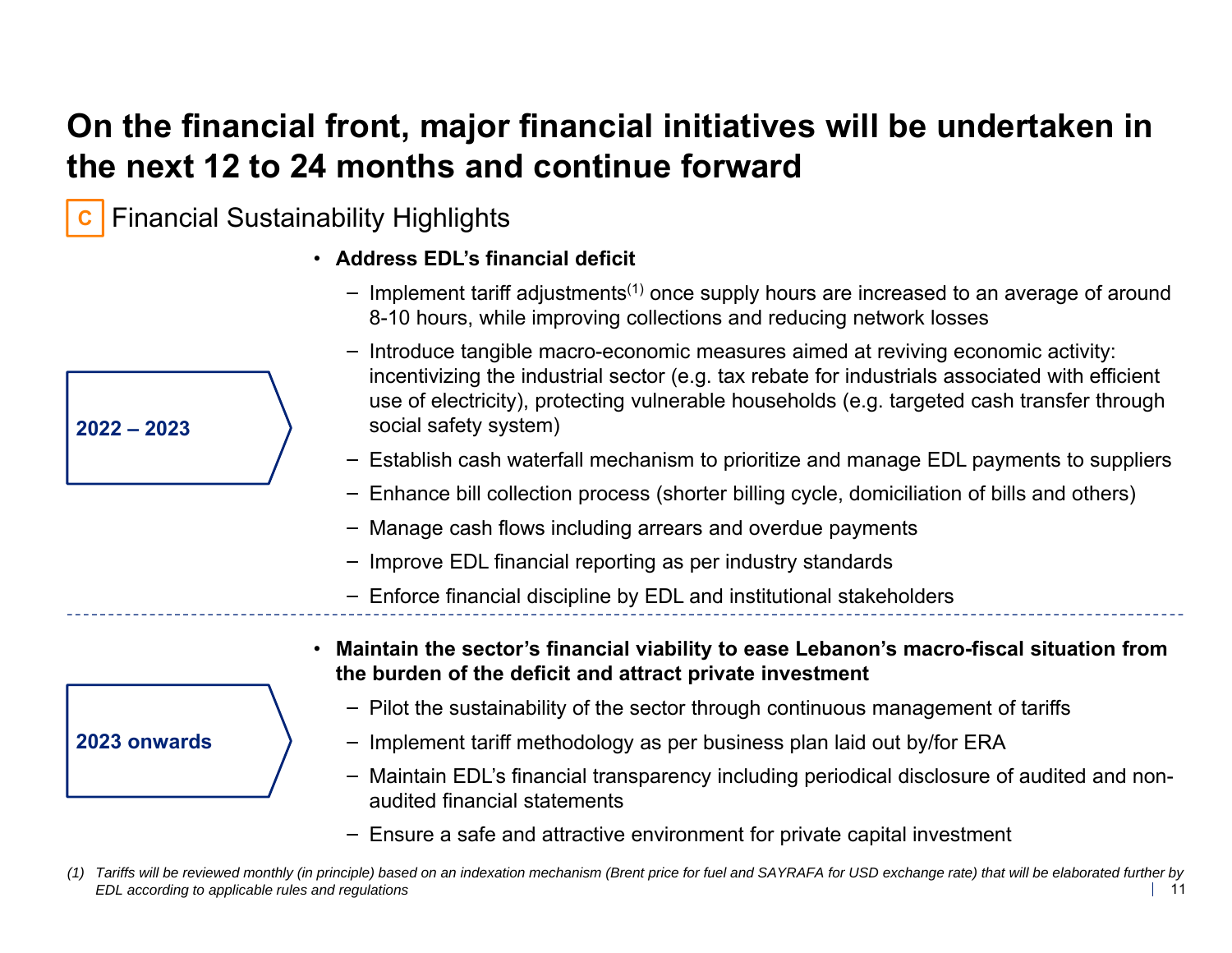### **The plan entails a revision of tariffs focusing on residential customers with the imperative of reducing the impact on vulnerable households**

**C**

Proposed Tariff Structure – Residential

### **Residential customers**

|       | <b>Current tariff</b> |                  |                  | <b>Proposed tariff</b> |
|-------|-----------------------|------------------|------------------|------------------------|
|       |                       |                  |                  | USC <sup>1</sup>       |
| 35    | 0.2                   | 2.3              | 800              | 4                      |
| 55    | 0.3                   | 3.7              | 800              | 4                      |
| 55    | 0.3                   | 3.7              | 1,600            | 8                      |
| 80    | 0.4                   | 5.3              | 2,800            | 14                     |
| 120   | 0.6                   | 8.0              | 3,800            | 19                     |
| 200   | 1                     | 13.3             | 6,000            | 30                     |
| 9,800 | 49                    | 653              | 169,867          | 849                    |
|       | LL                    | USC <sup>1</sup> | USC <sup>2</sup> | LL.                    |

*(1) At the rate of 20,000 LL per USD*

*(2) At the rate of 1,500 LL per USD (3) 20[A] meter subscription*



### **Tariff comparison**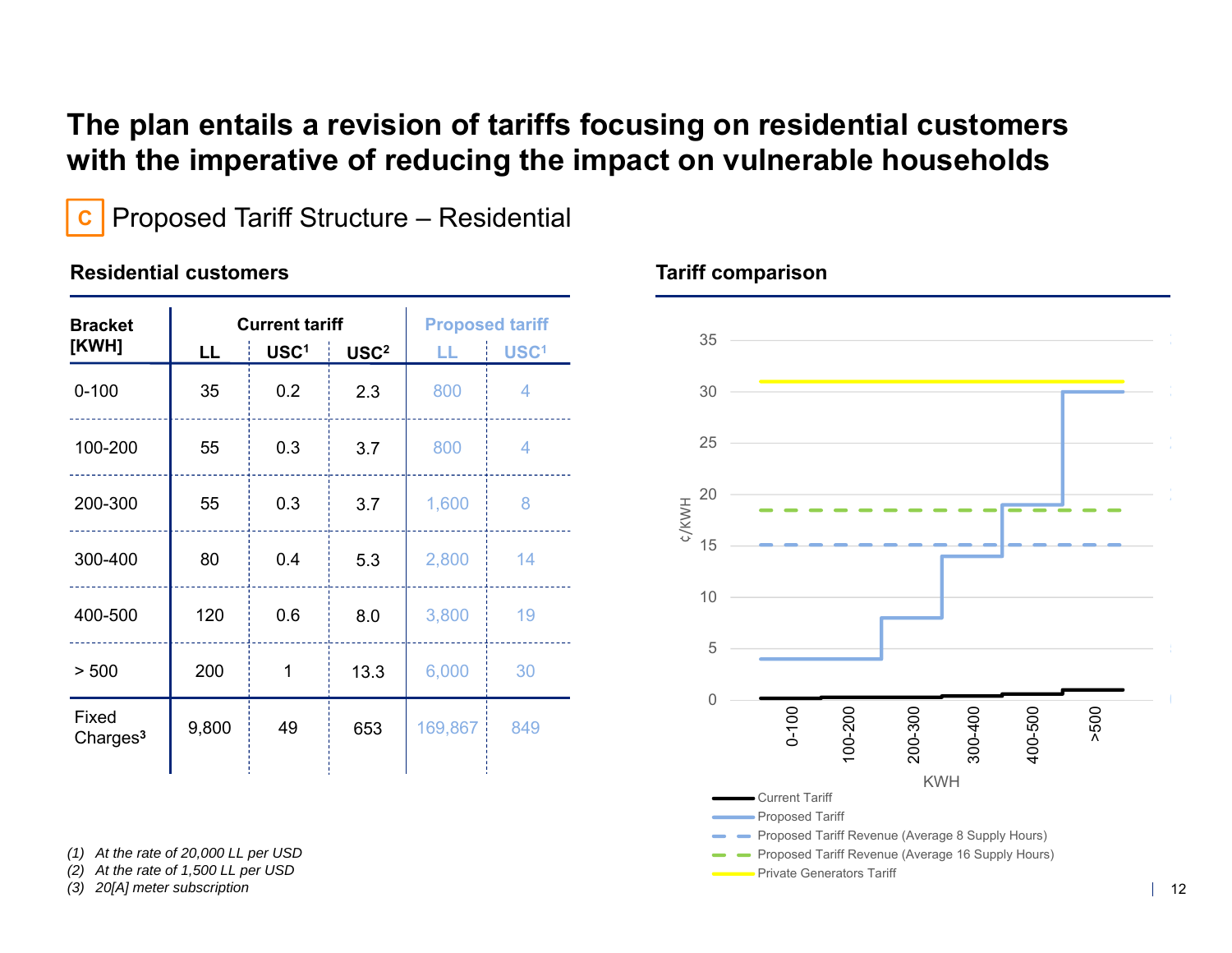### **As such, EDL will be able to provide 75% of residential customers with electricity at 10¢/KWH, 3.2 times cheaper than private generators**

**C**

Specific Impact on Low-Consumption Households (~75% of Residential/Commercial Customers)

**Current spend of low-consumption households (~16h1)**

|            | <b>Consumption [KWH]</b> | <b>Bill [LL]</b><br>(incl. fixed charges, VAT, | <b>Resulting Tariff</b> |                        |  |
|------------|--------------------------|------------------------------------------------|-------------------------|------------------------|--|
|            |                          | stamp)                                         | [LL/KWH]                | $[c/KWH]$ <sup>2</sup> |  |
| <b>EDL</b> | 57                       | 14,092                                         | 247                     | 1.2                    |  |
| Generator  | 215                      | 1,331,307                                      | 6,192                   | 31                     |  |
| Aggregate  | 272                      | 1,345,400                                      | 4,946                   | 25                     |  |

**Projected spend of low-consumption households (~16h1)**

| Aggregate  | 272 | 1,049,852 | 3,860 | 19 |
|------------|-----|-----------|-------|----|
| Generator  | 114 | 719,996   | 6,316 | 32 |
| <b>EDL</b> | 158 | 329,856   | 2,088 | 10 |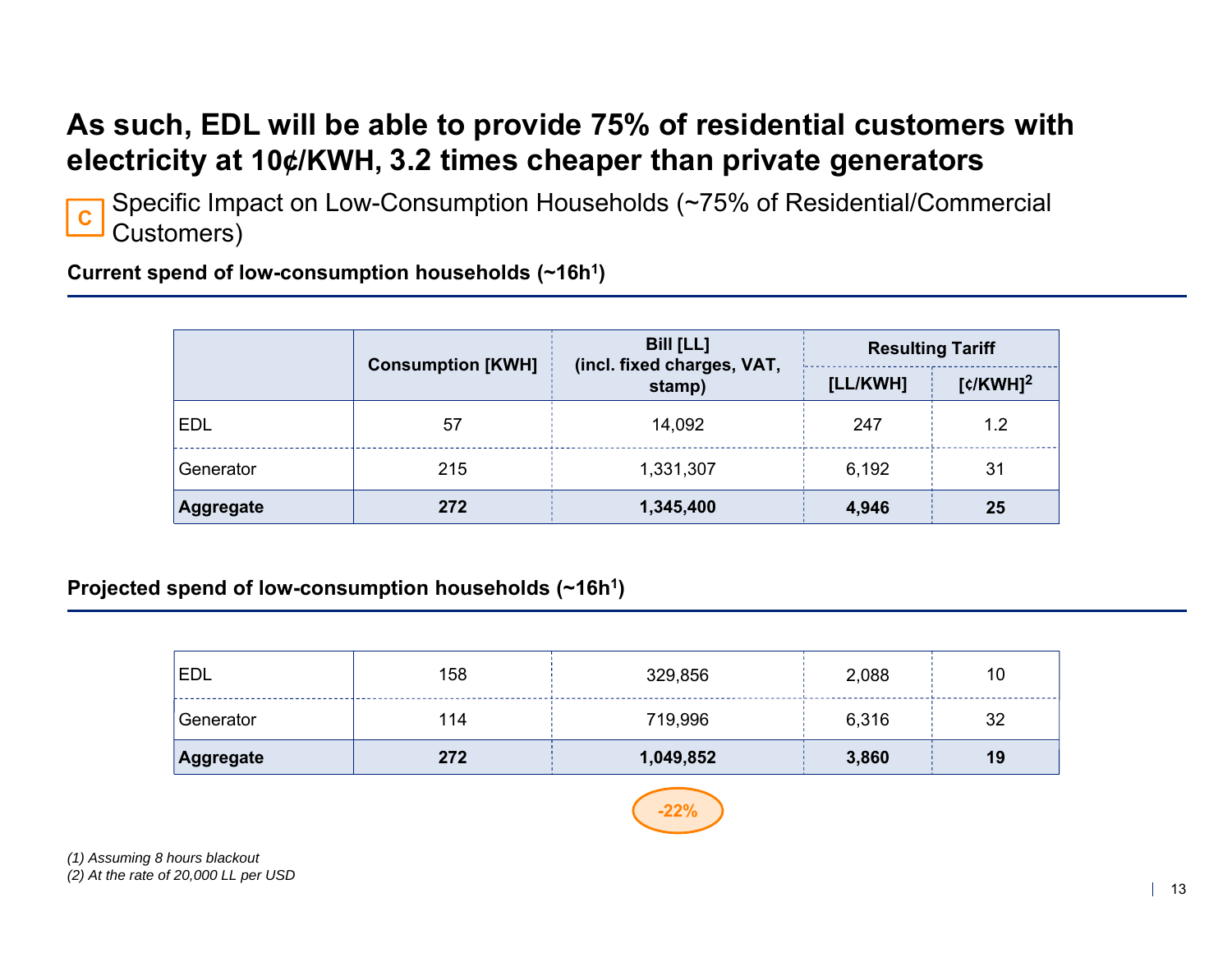### **Households consuming 600 KWH/month will save 20% on their total electricity bill**



Specific Impact on Households Consuming 600 KWH/Month

### **Current spend (~16h1)**

|            | <b>Consumption [KWH]</b> | <b>Bill [LL]</b><br>(incl. fixed charges, VAT, | <b>Resulting Tariff</b> |                        |  |
|------------|--------------------------|------------------------------------------------|-------------------------|------------------------|--|
|            |                          | stamp)                                         | [LL/KWH]                | $[c/KWH]$ <sup>2</sup> |  |
| <b>EDL</b> | 126                      | 22,678                                         | 180                     | 0.9                    |  |
| Generator  | 474                      | 2,948,929                                      | 6,221                   | 31                     |  |
| Aggregate  | 600                      | 2,971,607                                      | 4,953                   | 25                     |  |

### **Projected spend (~16h1)**

| 'EDL      | 348 | 786,288   | 2,259 | 32 |
|-----------|-----|-----------|-------|----|
| Generator | 252 | 1,605,253 | 6,370 |    |
| Aggregate | 600 | 2,391,541 | 3,986 | 20 |

## **-20%**

*(1) Assuming 8 hours blackout (2) At the rate of 20,000 LL per USD*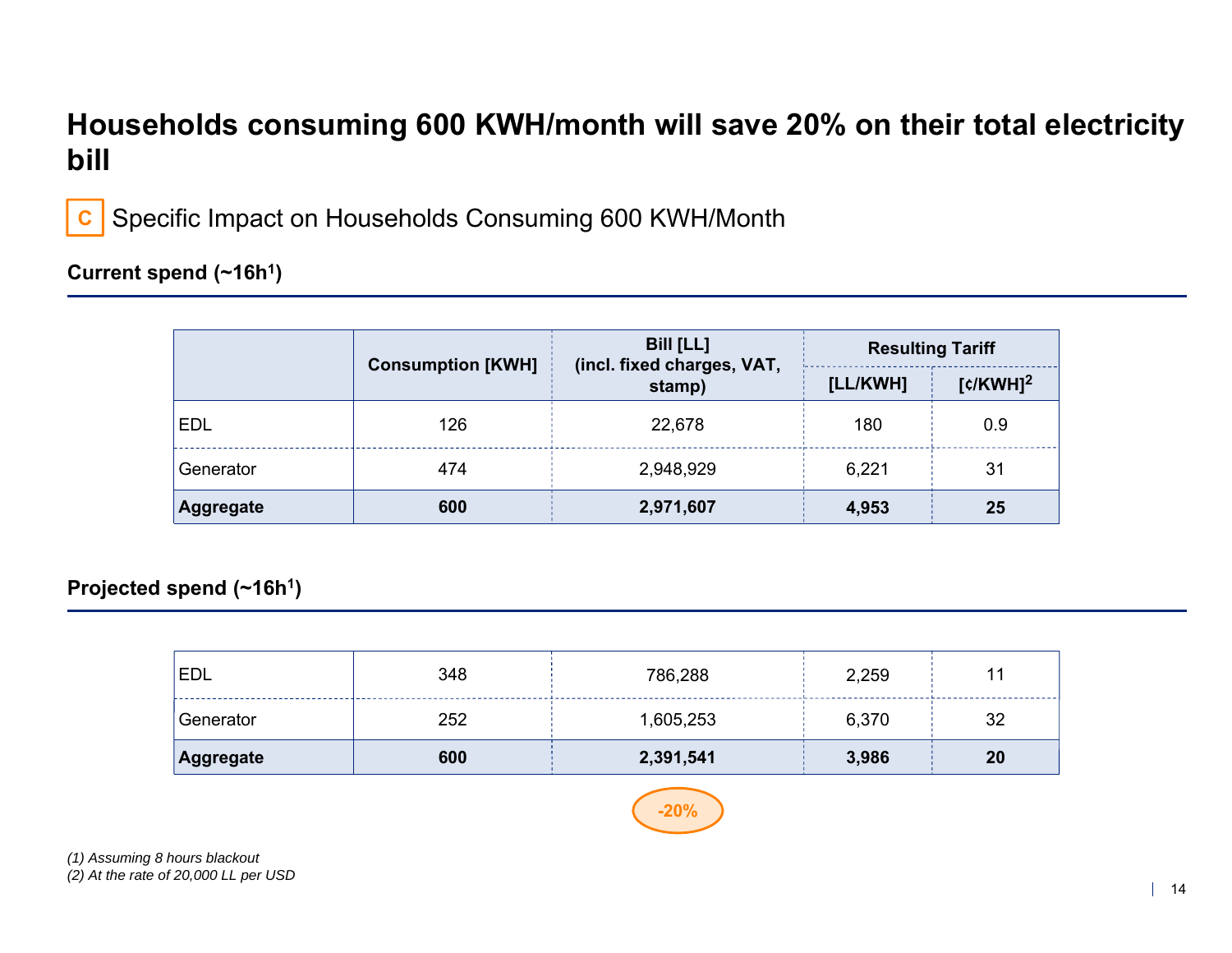### **Households consuming 900 KWH/month will save 12% on their total electricity bill**



Specific Impact on Households Consuming 900 KWH/Month

### **Current spend (~16h1)**

|            | <b>Consumption [KWH]</b> | <b>Bill [LL]</b><br>(incl. fixed charges, VAT, | <b>Resulting Tariff</b> |                        |  |
|------------|--------------------------|------------------------------------------------|-------------------------|------------------------|--|
|            |                          | stamp)                                         | [LL/KWH]                | $[c/KWH]$ <sup>2</sup> |  |
| <b>EDL</b> | 189                      | 26,524                                         | 140                     | 0.7                    |  |
| Generator  | 711                      | 4,383,393                                      | 6.165                   | 31                     |  |
| Aggregate  | 900                      | 4,409,918                                      | 4,900                   | 24                     |  |

**Projected spend (~16h1)**

| Aggregate | 900 | 3,884,711 | 4,316 | 22             |
|-----------|-----|-----------|-------|----------------|
| Generator | 377 | 2,361,827 | 6,265 | 3 <sup>′</sup> |
| 'EDL      | 523 | 1,522,884 | 2,912 | 15             |

## **-12%**

*(1) Assuming 8 hours blackout (2) At the rate of 20,000 LL per USD*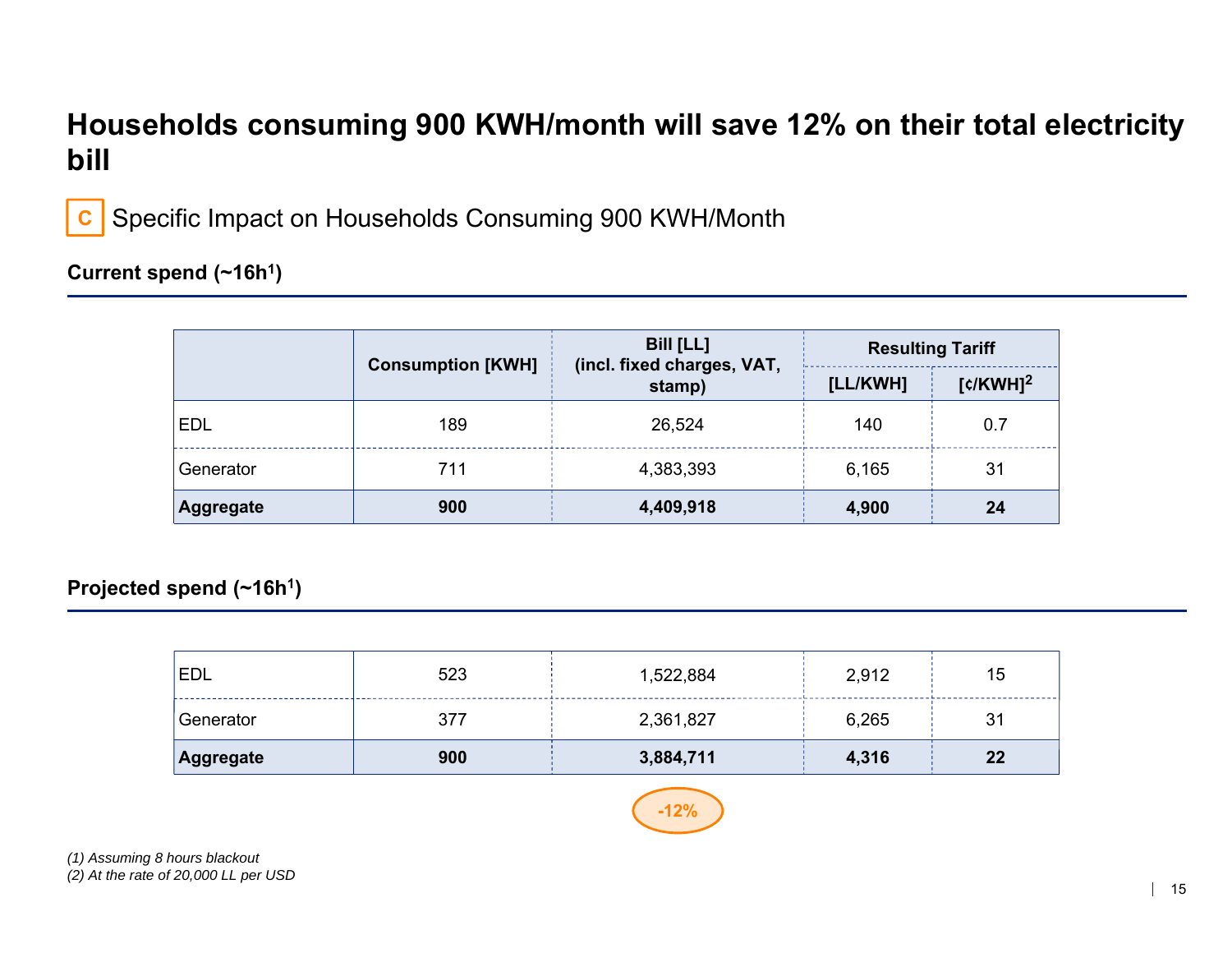### **Concomitantly, tariffs adopted for non-residential customers are designed to achieve cost recovery in 2023**

#### Proposed Tariff Structure – Others **C**

### **Low voltage customers**

| Category                       |     | <b>Current tariff</b> |                  | <b>Proposed tariff</b> |                  |
|--------------------------------|-----|-----------------------|------------------|------------------------|------------------|
|                                | LL  | USC <sup>1</sup>      | USC <sup>2</sup> | LL.                    | USC <sup>1</sup> |
| Commercial                     | 140 | 0.7                   | 9.3              | 4,000                  | 20               |
| Agriculture-Industrial         | 115 | 0.6                   | 7.7              | 3,700                  | 18.5             |
| <b>Public Lighting</b>         | 140 | 0.7                   | 9.3              | 4,000                  | 20               |
| Municipality                   | 140 | 0.7                   | 9.3              | 4,000                  | 20               |
| Municipality (Water<br>Pump)   | 115 | 0.6                   | 7.7              | 3,700                  | 18.5             |
| Administrations                | 140 | 0.7                   | 9.3              | 4,000                  | 20               |
| Water<br><b>Establishments</b> | 115 | 0.6                   | 7.7              | 3,700                  | 18.5             |
|                                |     |                       |                  |                        |                  |

### **Medium/High voltage customers**

|    | posed tariff     | Category                    |                                                                     |      | <b>Current tariff</b> |                  | <b>Proposed tariff</b> |                  |  |
|----|------------------|-----------------------------|---------------------------------------------------------------------|------|-----------------------|------------------|------------------------|------------------|--|
|    | USC <sup>1</sup> |                             |                                                                     |      | USC <sup>1</sup>      | USC <sup>2</sup> | H.                     | USC <sup>1</sup> |  |
| 00 | 20               |                             |                                                                     | 80   | 0.4                   | 5.3              | 2,500                  | 12.5             |  |
|    |                  |                             | <b>Triple Tariff</b>                                                | 112  | 0.6                   | 7.5              | 3,700                  | 18.5             |  |
| 00 | 18.5             |                             |                                                                     | 320  | 1.6                   | 21.3             | 10,000                 | 50               |  |
| 00 | 20               | Medium Voltage<br>Customers | Agr. -<br>Indust. -<br>Water Est.                                   | 130  | 0.65                  | 8.7              | 3,700                  | 18.5             |  |
| 00 | 20               |                             | Lighting                                                            | 140  | 0.7                   | 9.3              | 4,000                  | 20               |  |
| 00 | 18.5             |                             | Concessions <sup>(3)</sup>                                          |      | 0.38                  | 5                | 3,100                  | 15.5             |  |
| 00 | 20               | $Zahle^{(3)}$               |                                                                     | 88.1 | 0.44                  | 5.9              | 3,100                  | 15.5             |  |
| 00 | 18.5             |                             | Qadisha(3)<br>Palestinian Camps<br><b>High Voltage</b><br>customers |      | 0.3                   | $\overline{4}$   | 3,100                  | 15.5             |  |
|    |                  |                             |                                                                     |      | 0.7                   | 9.3              | 4,000                  | 20               |  |
|    |                  |                             |                                                                     |      | 0.6                   | 7.7              | 3,700                  | 18.5             |  |

*(1) At the rate of 20,000 LL per USD*

*(2) At the rate of 1,500 LL per USD*

*(3) Proposed tariffs to be confirmed based on further O&M costs review, consumption analysis and corresponding number of supply hours*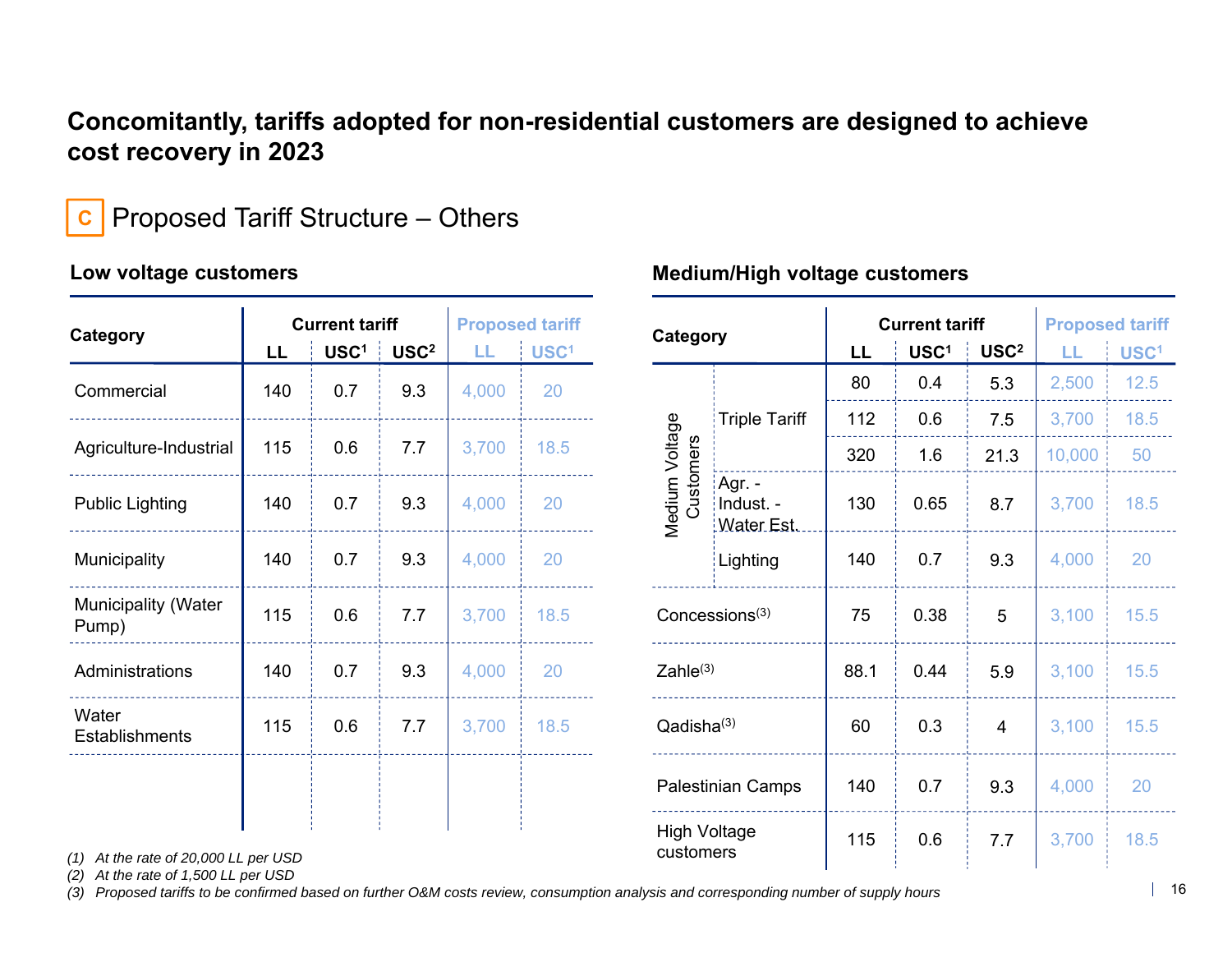## **Such a tariff structure is in line with benchmarks assuming a real GDP per Capita of ~ \$4,400**

**C**Proposed Average Tariff Revenue

### **GDP per Capita benchmark**

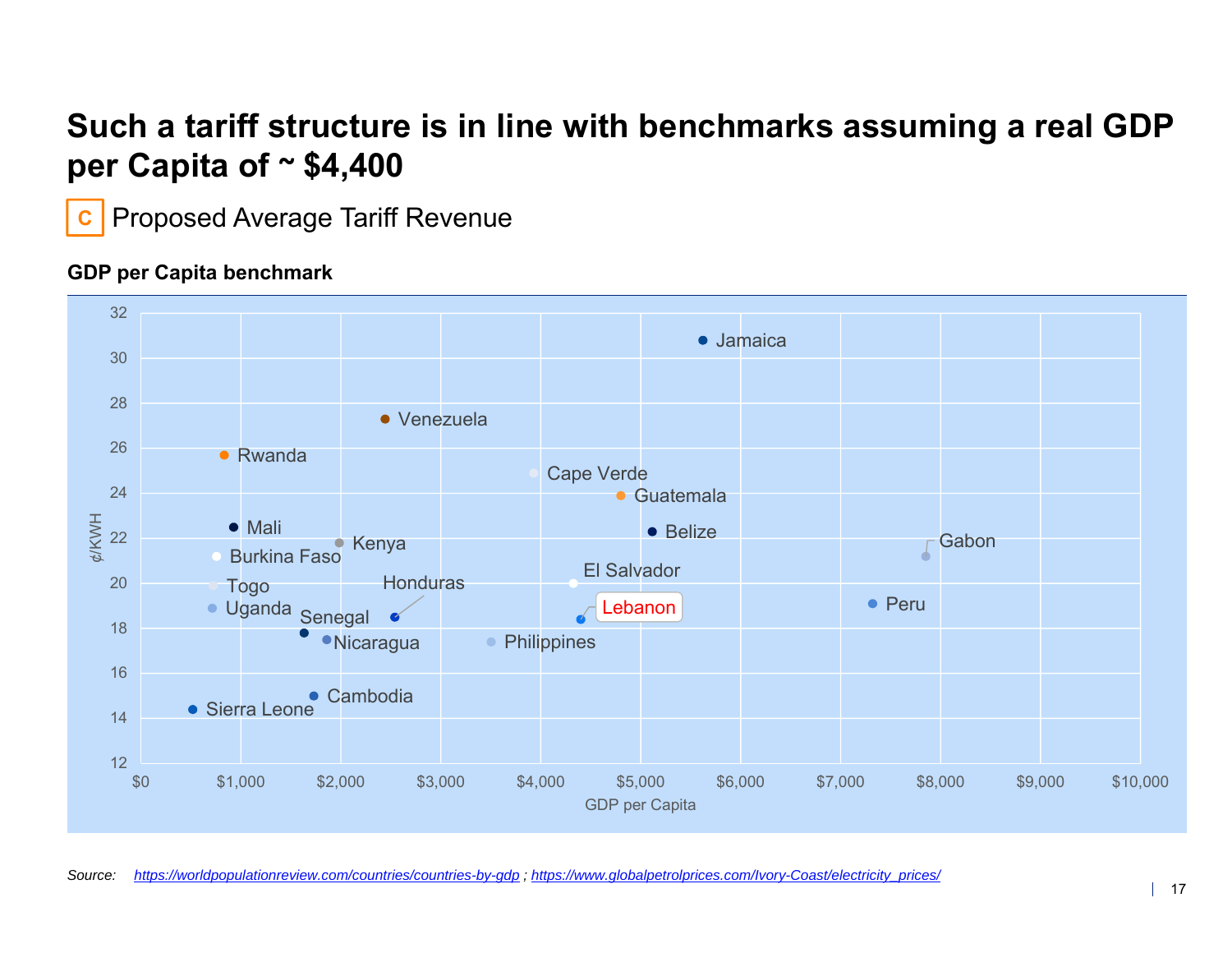### **The ambitious loss reduction plan would translate to improved financials, with breakeven tariff of 18.3 ¢/KWH in 2023, but is yet to be approved by EDL**

**C**Financial plan reflecting a more ambitious loss reduction plan

|                                                        | 2022     |                 | 2023      |                 | 2024      |                 | 2025      |                 | 2026      |                 |  |
|--------------------------------------------------------|----------|-----------------|-----------|-----------------|-----------|-----------------|-----------|-----------------|-----------|-----------------|--|
|                                                        | P&L      | <b>Cashflow</b> | P&L       | <b>Cashflow</b> | P&L       | <b>Cashflow</b> | P&L       | <b>Cashflow</b> | P&L       | <b>Cashflow</b> |  |
| Cost [\$M]                                             | (1, 301) | (934)           | (2, 106)  | (2,044)         | (2, 440)  | (2, 383)        | (2,756)   | (2,895)         | (2,698)   | (3,040)         |  |
| Iraqi Fuel <sup>(1)</sup>                              | (426)    | (153)           | (359)     | (426)           | (347)     | (359)           | (321)     | (347)           | (223)     | (321)           |  |
| Natural Gas <sup>(1)</sup>                             | (155)    | (138)           | (825)     | (774)           | (1,072)   | (1,031)         | (1,300)   | (1, 305)        | (1, 213)  | (1, 217)        |  |
| Jordan Electricity <sup>(1)</sup>                      | (160)    | (142)           | (213)     | (213)           | (213)     | (213)           | (213)     | (213)           | (213)     | (213)           |  |
| Generation O&M <sup>(2)</sup>                          | (193)    | (130)           | (339)     | (259)           | (430)     | (353)           | (523)     | (479)           | (638)     | (576)           |  |
| Transmission & Distribution & Others <sup>(2)(3)</sup> | (366)    | (370)           | (369)     | (372)           | (378)     | (427)           | (398)     | (550)           | (409)     | (713)           |  |
| Revenue [\$M] <sup>(4)</sup>                           | 829      | 380             | 2,109     | 1,683           | 2,556     | 2,244           | 3,147     | 2,997           | 3,547     | 3,393           |  |
| <b>WB Loan Disbursement [\$M]</b>                      | N/A      | 304             | N/A       | 211             | N/A       | (7)             | N/A       | (7)             | N/A       | (7)             |  |
| Profit/Loss [\$M]                                      | (472)    | (250)           | 4         | (150)           | 117       | (145)           | 391       | 96              | 849       | 347             |  |
| <b>Breakeven Tariff [¢/KWH]</b>                        | 23.3     |                 | 18.3      |                 | 17.9      |                 | 16.8      |                 | 14.8      |                 |  |
| <b>Supply Hours [Hr]</b>                               | $8 - 10$ |                 | $16 - 18$ |                 | $16 - 20$ |                 | $20 - 24$ |                 | $22 - 24$ |                 |  |
|                                                        |          |                 |           |                 |           |                 |           |                 |           |                 |  |
| <b>Approximate Average Power [MW]</b>                  | 1,000    |                 | 1,900     |                 | 2,150     |                 | 2,500     |                 | 2,700     |                 |  |
| <b>Network Losses (TL + NTL)</b>                       |          | 33.9%           |           | 28.4%           |           | 25.0%           |           | 21.6%           |           | 19.9%           |  |

### **Profit & Cashflow [\$M]**

*(1) Assumes Brent price = 80 \$/barrel*

*(2) EDL salaries are calculated at an assumed rate of 8,000 LL/USD i.e. 5 times increase of LL based salaries*

*(3) Includes transmission network investments as per EDF master plan starting 2024*

*(4) Assumes 5 months period from bills issuance to bills collection*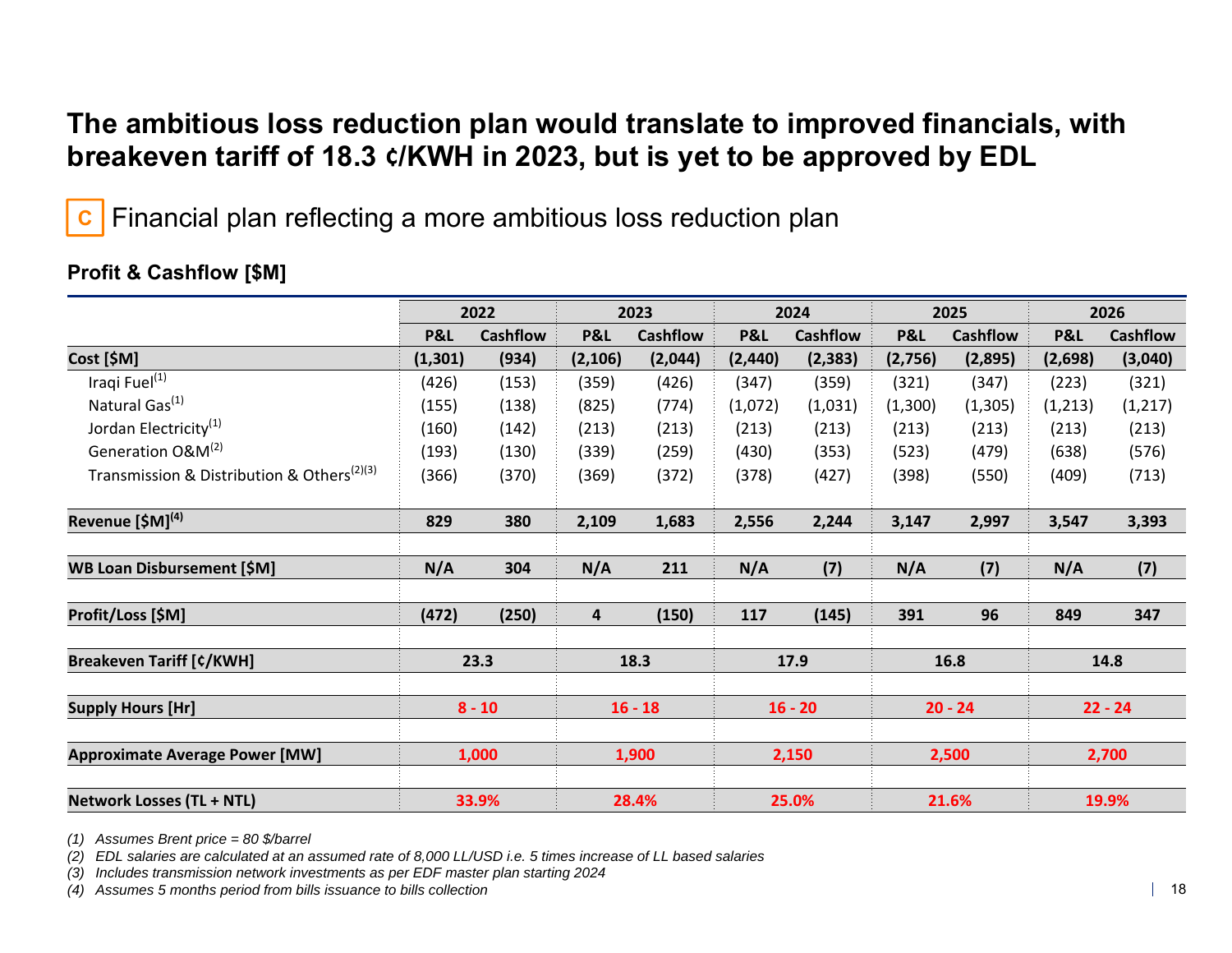### **By adopting EDL approved loss reduction plan, financial sustainability cannot be achieved before 2025**

Impact of adopting EDL approved loss reduction plan on EDL financials **C**

|                                                        | 2022     |                 | 2023      |                 | 2024      |                 | 2025      |                 | 2026      |                 |
|--------------------------------------------------------|----------|-----------------|-----------|-----------------|-----------|-----------------|-----------|-----------------|-----------|-----------------|
|                                                        | P&L      | <b>Cashflow</b> | P&L       | <b>Cashflow</b> | P&L       | <b>Cashflow</b> | P&L       | <b>Cashflow</b> | P&L       | <b>Cashflow</b> |
| Cost [\$M]                                             | (1, 301) | (934)           | (2, 106)  | (2,044)         | (2, 440)  | (2, 383)        | (2,756)   | (2,895)         | (2,698)   | (3,040)         |
| Iraqi Fuel <sup>(1)</sup>                              | (426)    | (153)           | (359)     | (426)           | (347)     | (359)           | (321)     | (347)           | (223)     | (321)           |
| Natural Gas <sup>(1)</sup>                             | (155)    | (138)           | (825)     | (774)           | (1,072)   | (1,031)         | (1,300)   | (1, 305)        | (1, 213)  | (1, 217)        |
| Jordan Electricity <sup>(1)</sup>                      | (160)    | (142)           | (213)     | (213)           | (213)     | (213)           | (213)     | (213)           | (213)     | (213)           |
| Generation O&M <sup>(2)</sup>                          | (193)    | (130)           | (339)     | (259)           | (430)     | (353)           | (523)     | (479)           | (638)     | (576)           |
| Transmission & Distribution & Others <sup>(2)(3)</sup> | (366)    | (370)           | (369)     | (372)           | (378)     | (427)           | (398)     | (550)           | (409)     | (713)           |
| Revenue [\$M] <sup>(4)</sup>                           | 801      | 368             | 1,955     | 1,579           | 2,353     | 2,071           | 2,893     | 2,756           | 3,290     | 3,136           |
| <b>WB Loan Disbursement [\$M]</b>                      | N/A      | 304             | N/A       | 211             | N/A       | (7)             | N/A       | (7)             | N/A       | (7)             |
| Profit/Loss [\$M]                                      | (499)    | (262)           | (151)     | (255)           | (87)      | (318)           | 136       | (145)           | 592       | 89              |
| <b>Breakeven Tariff [¢/KWH]</b>                        |          | 24.1            | 19.8      |                 | 19.5      |                 | 18.3      |                 | 16.0      |                 |
| <b>Supply Hours [Hr]</b>                               | $8 - 10$ |                 | $16 - 18$ |                 | $16 - 20$ |                 | $20 - 24$ |                 | $22 - 24$ |                 |
| <b>Approximate Average Power [MW]</b>                  | 1,000    |                 | 1,900     |                 | 2,150     |                 | 2,500     |                 | 2,700     |                 |
| <b>Network Losses (TL + NTL)</b>                       | 36.1%    |                 | 33.6%     |                 | 31.0%     |                 | 27.9%     |                 | 25.7%     |                 |

### **Profit & Cashflow [\$M]**

*(1) Assumes Brent price = 80 \$/barrel*

*(2) EDL salaries are calculated at an assumed rate of 8,000 LL/USD i.e. 5 times increase of LL based salaries*

*(3) Includes transmission network investments as per EDF master plan starting 2024*

*(4) Assumes 5 months period from bills issuance to bills collection*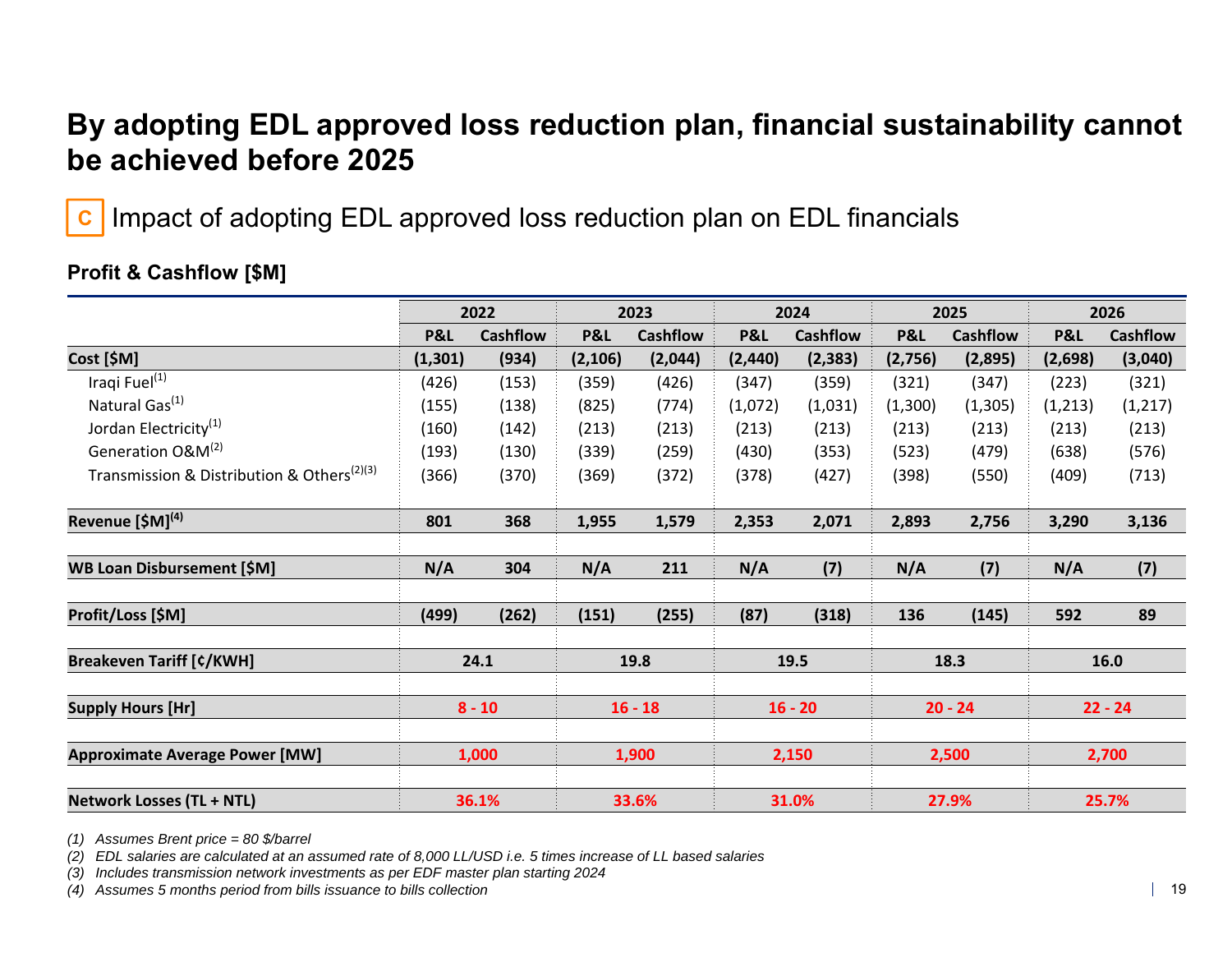### **All in all, EDL will be on a sustainable path to profitability once financing gaps are bridged until 2024**

**C**Impact on EDL Financials

### **P&L VS Cashflow**



## **Tariffs could likely be decreased in 2025-2026 based on performance improvement and economies of scale allowing lower cost recovery thresholds**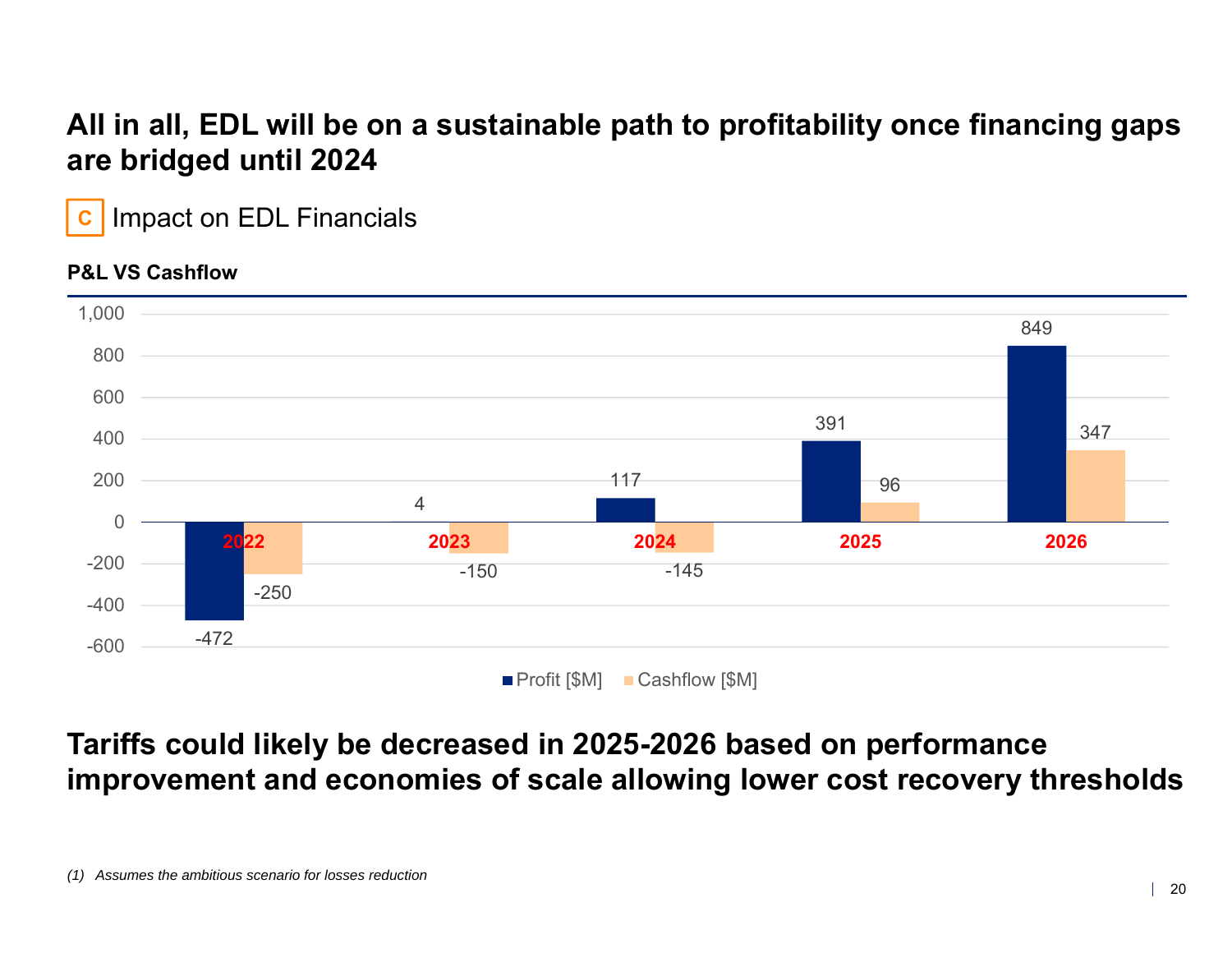## **As can be expected, EDL financial sustainability is highly sensitive to the average tariff level**

EDL Financials at Various Tariff Levels **C**

### **Profit & Loss [\$M]**

|                               |      | 2022     |       | 2023                    |         | 2024           |         | 2025    |         | 2026     |                         | Aggregate |           |
|-------------------------------|------|----------|-------|-------------------------|---------|----------------|---------|---------|---------|----------|-------------------------|-----------|-----------|
| Tariff [¢/KWH] (Average 2023) |      | P&L      | Cash  | <b>P&amp;L</b>          | Cash    | <b>P&amp;L</b> | Cash    | P&L     | Cash    | P&L      | Cash                    | P&L       | Cash      |
| Current tariff                | 0.66 | (1, 261) | (601) | (2,030)                 | (1,771) | (2, 349)       | (2,309) | (2,646) | (2,796) | (2, 574) | (2,928)                 | (10, 861) | (10, 405) |
|                               |      |          |       |                         |         |                |         |         |         |          |                         |           |           |
| Base case -30%                | 12.8 | (718)    | (359) | (629)                   | (655)   | (650)          | (818)   | (553)   | (804)   | (215)    | (671)                   | (2,766)   | (3, 308)  |
|                               |      |          |       |                         |         |                |         |         |         |          |                         |           |           |
| Base case -20%                | 14.7 | (636)    | (323) | (418)                   | (487)   | (395)          | (594)   | (238)   | (504)   | 140      | (332)                   | (1, 548)  | (2, 239)  |
|                               |      |          |       |                         |         |                |         |         |         |          |                         |           |           |
| Base case -10%                | 16.5 | (554)    | (286) | (207)                   | (318)   | (139)          | (370)   | 76      | (204)   | 494      | $\overline{\mathbf{z}}$ | (330)     | (1, 171)  |
|                               |      |          |       |                         |         |                |         |         |         |          |                         |           |           |
| Base case <sup>(1)</sup>      | 18.4 | (472)    | (250) | $\overline{\mathbf{4}}$ | (150)   | 117            | (145)   | 391     | 96      | 849      | 347                     | 888       | (103)     |
|                               |      |          |       |                         |         |                |         |         |         |          |                         |           |           |
| Base case +10%                | 20.2 | (390)    | (213) | 214                     | 19      | 372            | 79      | 706     | 395     | 1,204    | 686                     | 2,107     | 966       |
|                               |      |          |       |                         |         |                |         |         |         |          |                         |           |           |
| Base case +20%                | 22.0 | (307)    | (177) | 425                     | 187     | 628            | 304     | 1,021   | 695     | 1,558    | 1,025                   | 3,325     | 2,034     |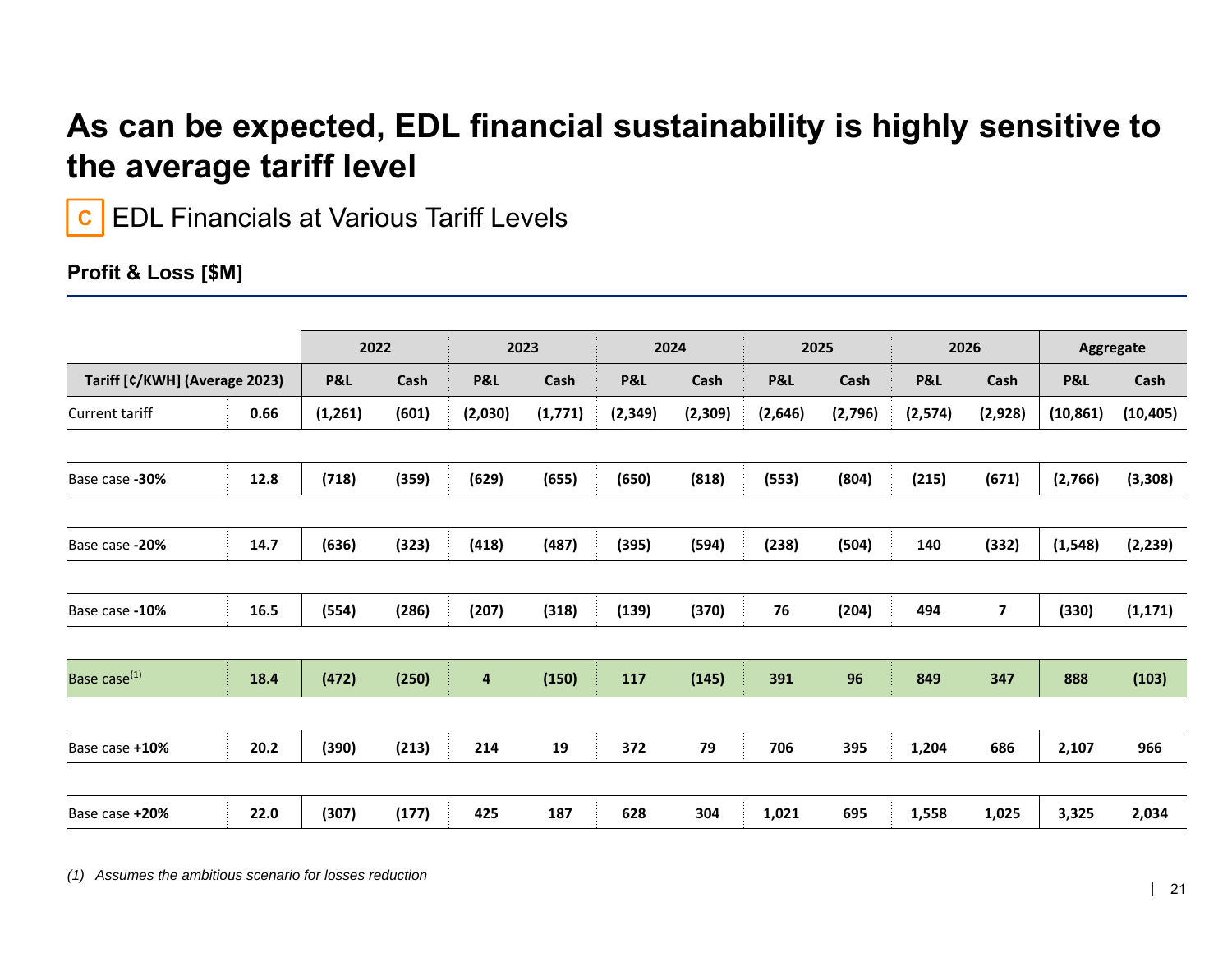## **Managing arrears and overdue payments raises the cash gap in 2022 from 250 \$M to 277 \$M**

EDL Financials Including Overdue Payments and Arrears **C**

### **Consolidated Cash Requirements [\$M]**

|                                                 | 2022  | 2023  | 2024  | 2025        | 2026        | Aggregate |
|-------------------------------------------------|-------|-------|-------|-------------|-------------|-----------|
| Profit/Loss EDL operations [\$M] <sup>(1)</sup> | (250) | (150) | (145) | 96          | 347         | (103)     |
| Overdue payments [\$M] <sup>(2)</sup>           | (50)  | (50)  | (70)  | $\mathbf 0$ | $\mathbf 0$ | (170)     |
| Arrears collection [\$M] <sup>(3)</sup>         | 23    | 23    | 23    | 23          | 23          | 113       |
| Total cash requirements [\$M] <sup>(4)</sup>    | (277) | (177) | (192) | 118         | 369         | (159)     |

### **The cash gap can be partially financed through immediate settlement of the public administrations arrears due to EDL**

*(1) Assumes the ambitious scenario for losses reduction*

- *(3) Arrears are in Lebanese Liras converted at the rate of 20,000 LL/USD for consistency*
- *(4) EDL has more than 300 LL Billions in its accounts at BDL that can be utilized to secure some of the required funds in USD*

*<sup>(2)</sup> Does not include 247 \$M payments to Karpowership due to ongoing litigation*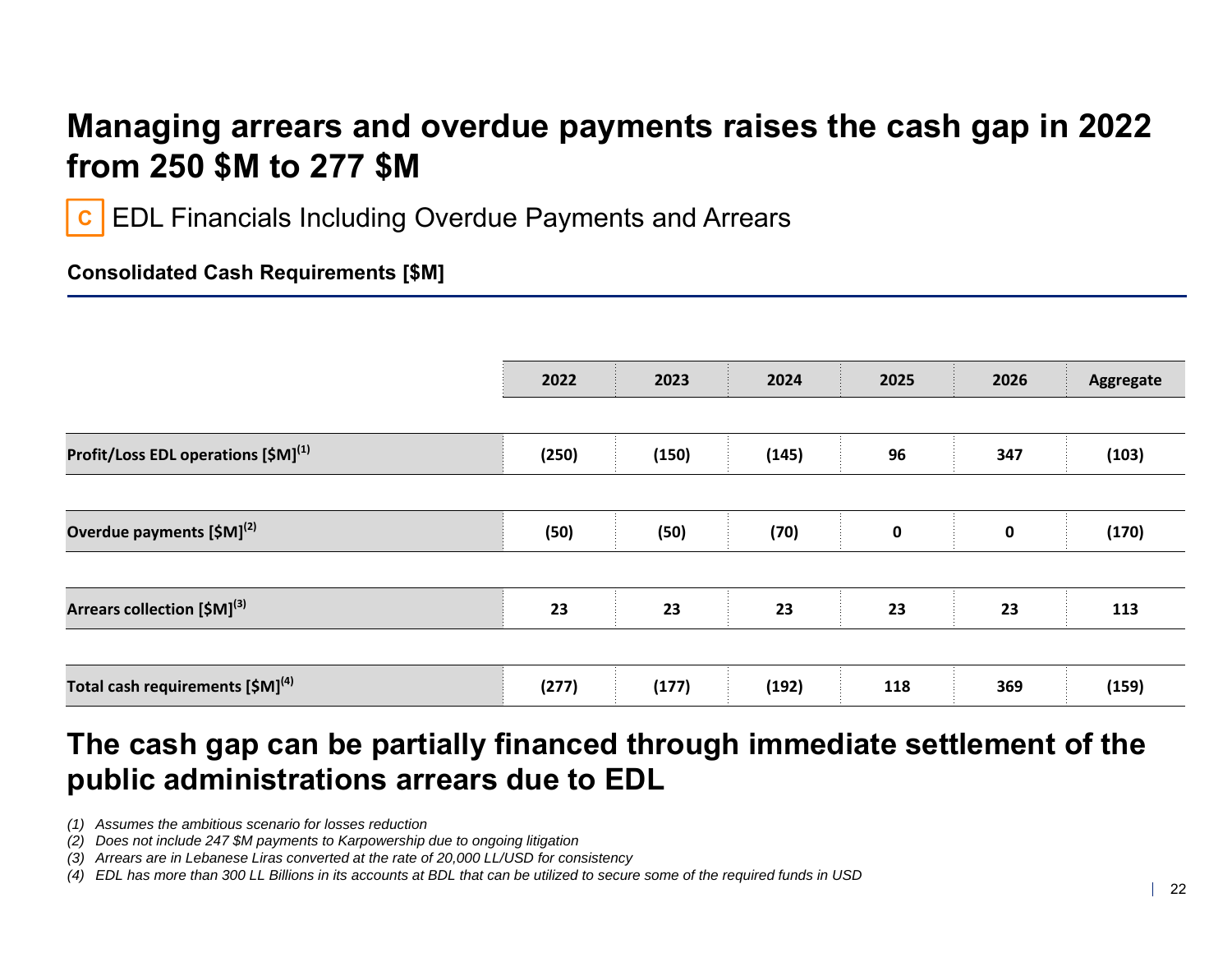### **Proposed schedule to collect arrears from public administrations, refugees and ministry of finance over a period of 5 years**

Breakdown of Arrears **C**

### **Arrears Collection Tentative Schedule**

|                                                                                                                      | <b>Total</b> | 2022 | 2023 | 2024 | 2025 | 2026 |  |
|----------------------------------------------------------------------------------------------------------------------|--------------|------|------|------|------|------|--|
| Municipalities [LL Billions] <sup>(1)</sup>                                                                          | 607          | 121  | 121  | 121  | 121  | 121  |  |
| Public administrations [LL Billions] <sup>(1)</sup>                                                                  | 783          | 157  | 157  | 157  | 157  | 157  |  |
| <b>Public administrations</b>                                                                                        | 134          | 27   | 27   | 27   | 27   | 27   |  |
| <b>Public establishments</b>                                                                                         | 85           | 17   | 17   | 17   | 17   | 17   |  |
| Water establishments                                                                                                 | 564          | 113  | 113  | 113  | 113  | 113  |  |
| Palestinian refugees camps [LL Billions] <sup>(1)</sup>                                                              | 470          | 94   | 94   | 94   | 94   | 94   |  |
| Exemptions issued by CoM $[LL\text{ Billions}]^{(1)}$<br>(Boundary regions in southern Lebanon between<br>1995-2001) | 128          | 26   | 26   | 26   | 26   | 26   |  |
| TAX refund till $31/12/2012$ [LL Billions] <sup>(1)</sup>                                                            | 157          | 31   | 31   | 31   | 31   | 31   |  |
| <b>General arrear bills collection</b>                                                                               | 125          | 25   | 25   | 25   | 25   | 25   |  |
| <b>Total arrears [LL Billions]</b>                                                                                   | 2,269        | 454  | 454  | 454  | 454  | 454  |  |
| Total arrears [\$M] <sup>(2)</sup>                                                                                   | 113          | 23   | 23   | 23   | 23   | 23   |  |

*(1) CoM & MoF support is required to collect outstanding bills from municipalities, public administrations and Palestinian refugees camps*

*(2) Converted to USD at the rate of 20,000 LL/USD*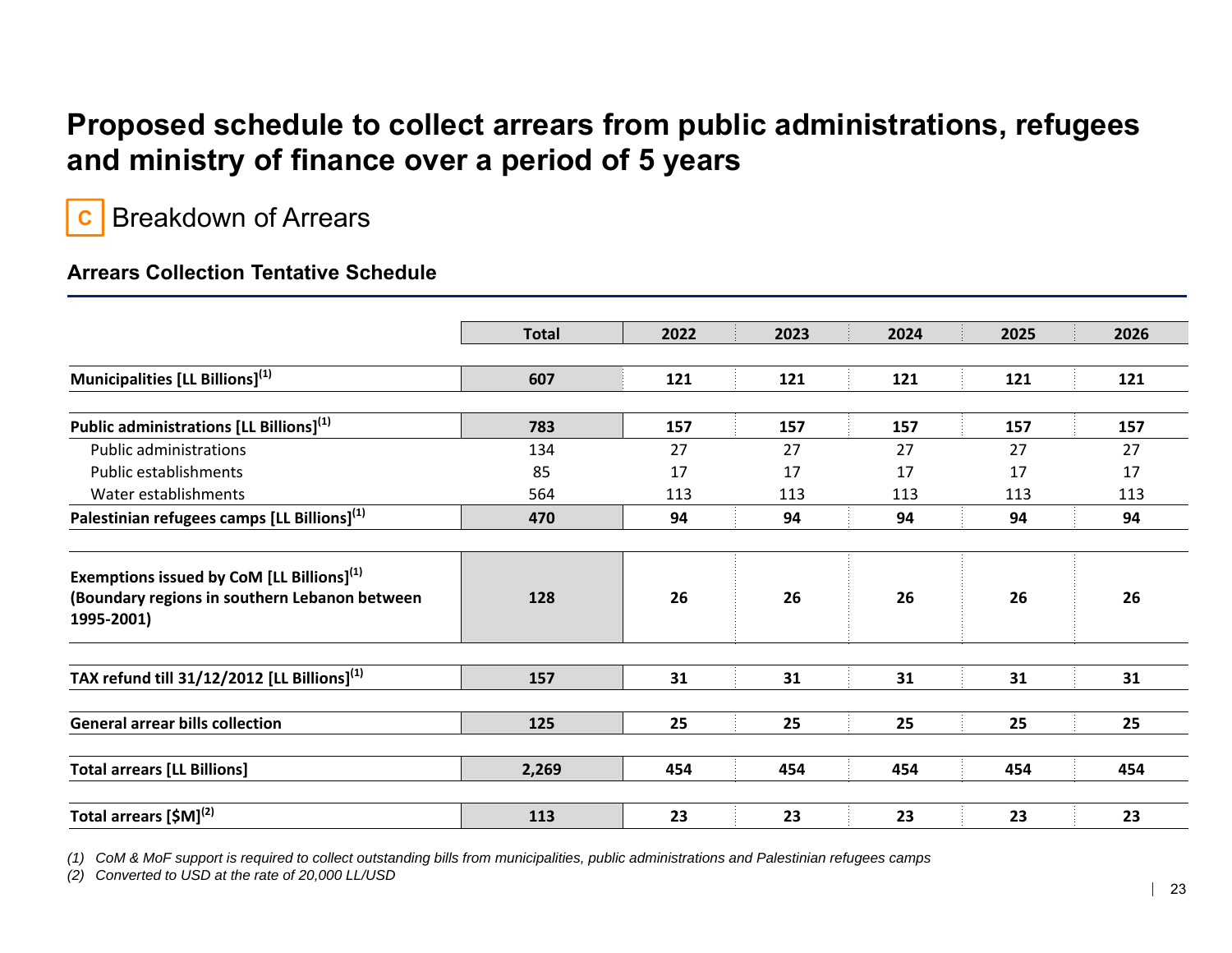### **Expected bills of public administrations & water establishments & Palestinian camps for 2022 sum up to ~ 117 \$M(1) that need to be compensated to EDL if not paid by the concerned parties**

**C**Breakdown of Consumption and Tariff Revenue

| Low voltage customers          |                                                                                                                 |                 |                   |                    | <b>Medium voltage customers</b>                     |                                                          | <b>Medium/High voltage customers</b> |                                                     |                                                          |  |
|--------------------------------|-----------------------------------------------------------------------------------------------------------------|-----------------|-------------------|--------------------|-----------------------------------------------------|----------------------------------------------------------|--------------------------------------|-----------------------------------------------------|----------------------------------------------------------|--|
| Category                       | <b>Expected</b><br><b>Expected</b><br><b>GWH</b><br><b>Revenue</b><br>MUSD <sup>(2)</sup><br><b>Consumption</b> |                 | Category          |                    | <b>Expected</b><br><b>GWH</b><br><b>Consumption</b> | <b>Expected</b><br><b>Revenue</b><br>MUSD <sup>(2)</sup> | Category                             | <b>Expected</b><br><b>GWH</b><br><b>Consumption</b> | <b>Expected</b><br><b>Revenue</b><br>MUSD <sup>(2)</sup> |  |
| Residential                    | 3,197                                                                                                           | 424             |                   | Triple<br>Tariff   | 0.8                                                 | 0.2                                                      | Concessions <sup>(3)</sup>           | 174                                                 | 24                                                       |  |
| Commercial                     | 30                                                                                                              | $6\phantom{1}6$ | Sector            | Water<br>Est.      | 222                                                 | 40                                                       | $Zahle^{(3)}$                        | 140                                                 | 19                                                       |  |
| Agriculture-<br>Industrial     | 43                                                                                                              | 8               | Public            | Lighting           | 173                                                 | 33                                                       | Qadisha(3)                           | 555                                                 | 75                                                       |  |
| Public Lighting                | 142                                                                                                             | 27              |                   | Triple<br>Tariff   | 729                                                 | 142                                                      | Palestinian<br>Camps                 | 55                                                  | 11                                                       |  |
| Municipality                   | 6                                                                                                               | 1               | Sector<br>Private | ∣Agr. -<br>Indust. | 4                                                   |                                                          | <b>High Voltage</b><br>customers     | 77                                                  | 14                                                       |  |
| Municipality<br>(Water Pump)   | $\overline{2}$                                                                                                  | 0.4             |                   | Lighting           | 5                                                   |                                                          |                                      |                                                     |                                                          |  |
| Administrations                | 17                                                                                                              | $\overline{4}$  |                   |                    |                                                     |                                                          |                                      |                                                     |                                                          |  |
| Water<br><b>Establishments</b> | $\overline{2}$                                                                                                  | 0.4             |                   |                    |                                                     |                                                          |                                      |                                                     |                                                          |  |
|                                |                                                                                                                 |                 |                   |                    |                                                     |                                                          |                                      |                                                     |                                                          |  |

*(1) 8 -10 supply hours and tariff increase are assumed starting April 2022*

*(2) At the rate of 20,000 LL per USD*

*(3) Proposed tariffs to be confirmed based on further O&M costs review, consumption analysis and corresponding number of supply hours*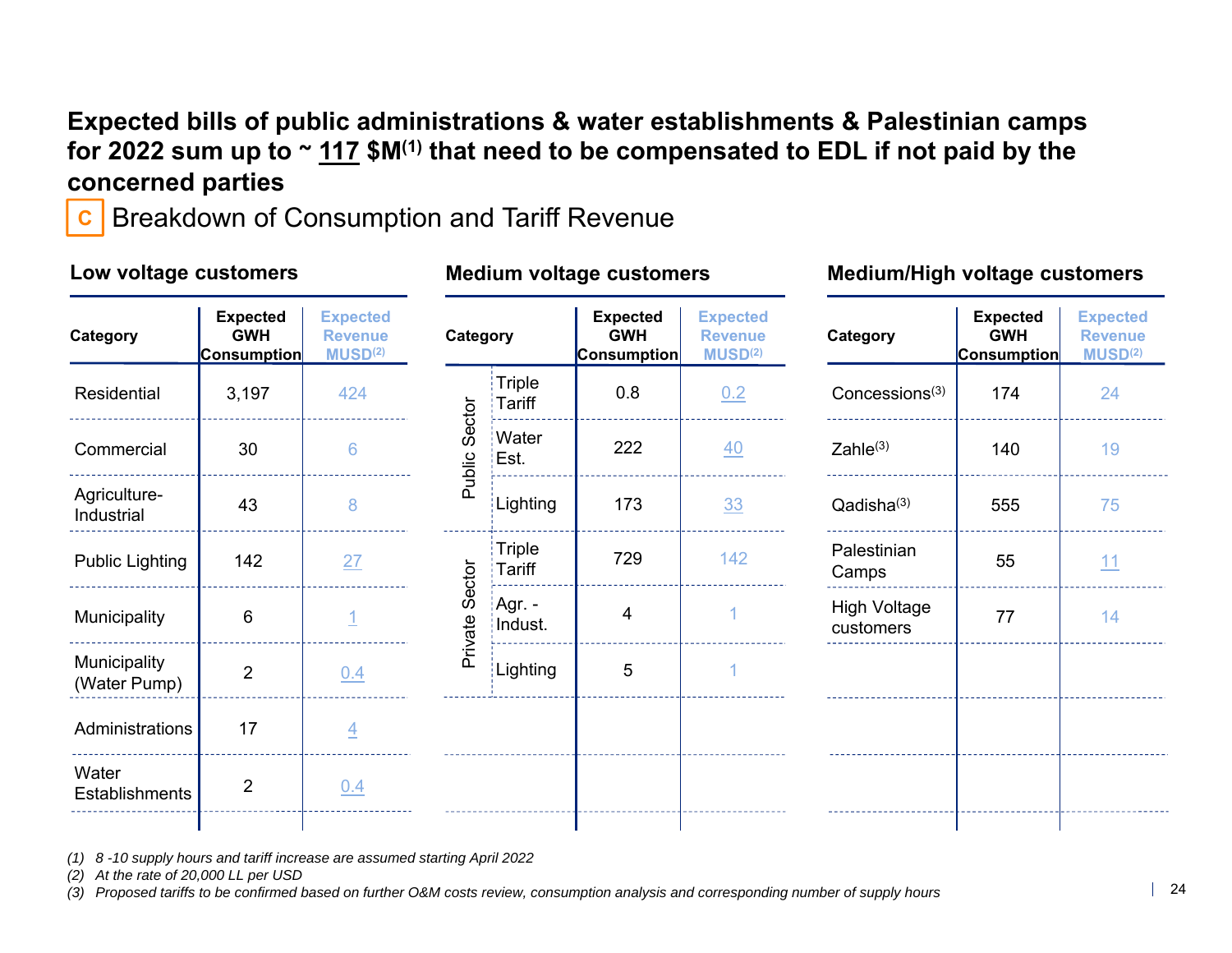## **On the institutional, legislative and regulatory fronts, major initiatives will be undertaken to enhance the sector's governance**

Governance initiatives **D**

- **Establish a clean slate**
	- ‒ Institutional: Develop EDL financial reporting practices and procedures in line with good practices and international financial reporting standards
	- ‒ Regulatory: Define and launch recruitment for Electricity Regulatory Authority commissioners (ERA), establish ERA and approve and secure corresponding budget
	- ‒ Legislative:
		- Undertake a comprehensive review of Law 462, in consultation with sector's stakeholders and as per international best practices to fully operationalize the sector legislative framework
		- Ratify Energy Conservation law and Distributed Renewable Energy law

- **2023 onwards**
- **Enforce transparency in the electricity sector**
	- ‒ Institutional: complete legal unbundling of generation, transmission and distribution to corporatize EDL and establish a Transmission System Operator (TSO)
	- ‒ Regulatory: Operationalize ERA
	- ‒ Legislative: Operationalize updated legal framework / amendments to Law 462 and new Energy Efficiency and Distributed Renewable Energy laws

**2022 – 2023**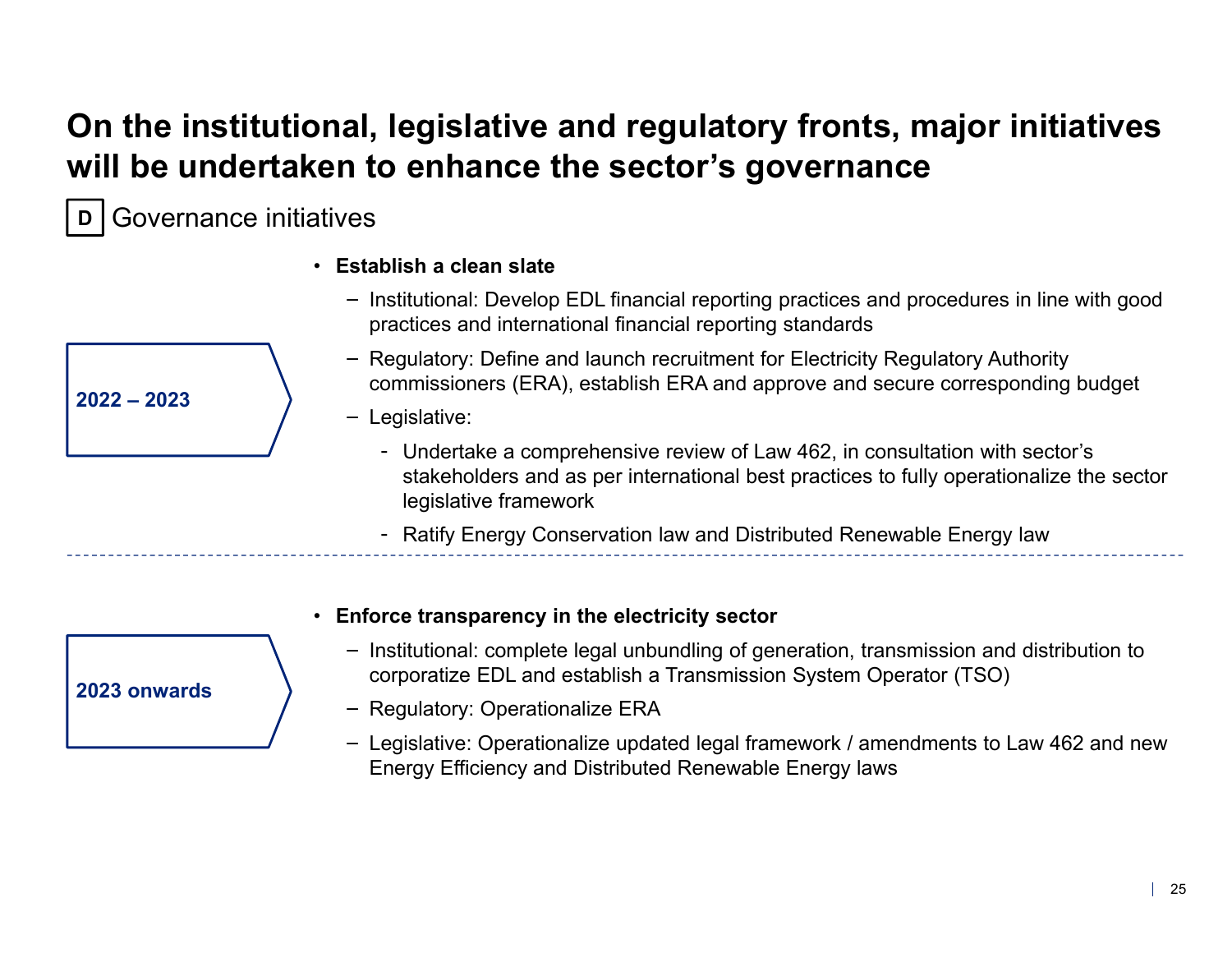## **In all cases, success of the envisaged plan is contingent on fulfilment of certain critical tasks**

### Key Success Factors

|                                               |           | • Finalization of 300 \$M initial loan from the WB to support Egypt gas, solar systems for water pumping stations<br>for water establishments and technical assistance for MoEW and EDL |
|-----------------------------------------------|-----------|-----------------------------------------------------------------------------------------------------------------------------------------------------------------------------------------|
|                                               |           | Final agreement from Egypt to supply the required quantities of natural gas for Deir Amar (650 million $m^3$ /year)                                                                     |
| <b>Supply and</b><br><b>Generation</b>        |           | Provision of additional contemplated 300 \$M loan from WB and/or other IFIs to support electricity imports from<br>Jordan                                                               |
|                                               |           | Provision of additional quantities of natural gas at Deir Amar and FSRU at Zahrani to support additional<br>electricity supply starting 2023                                            |
|                                               |           | Availability of public/private financing along with associated expedited legislations as required to support<br>addition of permanent generation capacity                               |
| <b>Transmission</b>                           |           | DSP performance improvement at no additional cost through contract extension as per laws 160 and 185<br>regarding suspension of delays                                                  |
| and Distribution                              |           | Success in realizing the conditions that enable achievement of the ambitious loss reduction plan                                                                                        |
|                                               | $\bullet$ | Adoption of a reformed PPP based distribution model post 2023                                                                                                                           |
|                                               |           | • Adoption of tariff adjustment as proposed                                                                                                                                             |
| <b>Financial</b>                              |           | Development of EDL financial reporting practices and procedures in line with good practices and international<br>financial reporting standards                                          |
|                                               |           | Ratification of Energy Conservation Law and Distributed Renewable Energy Law                                                                                                            |
| Institutional,<br>C<br><b>Legislative and</b> |           | Issuance of relevant decrees to appoint ERA's commissioners and their corresponding budget                                                                                              |
| <b>Regulatory</b>                             |           | Undertaking a review of Law 462 to bridge legislative gaps                                                                                                                              |